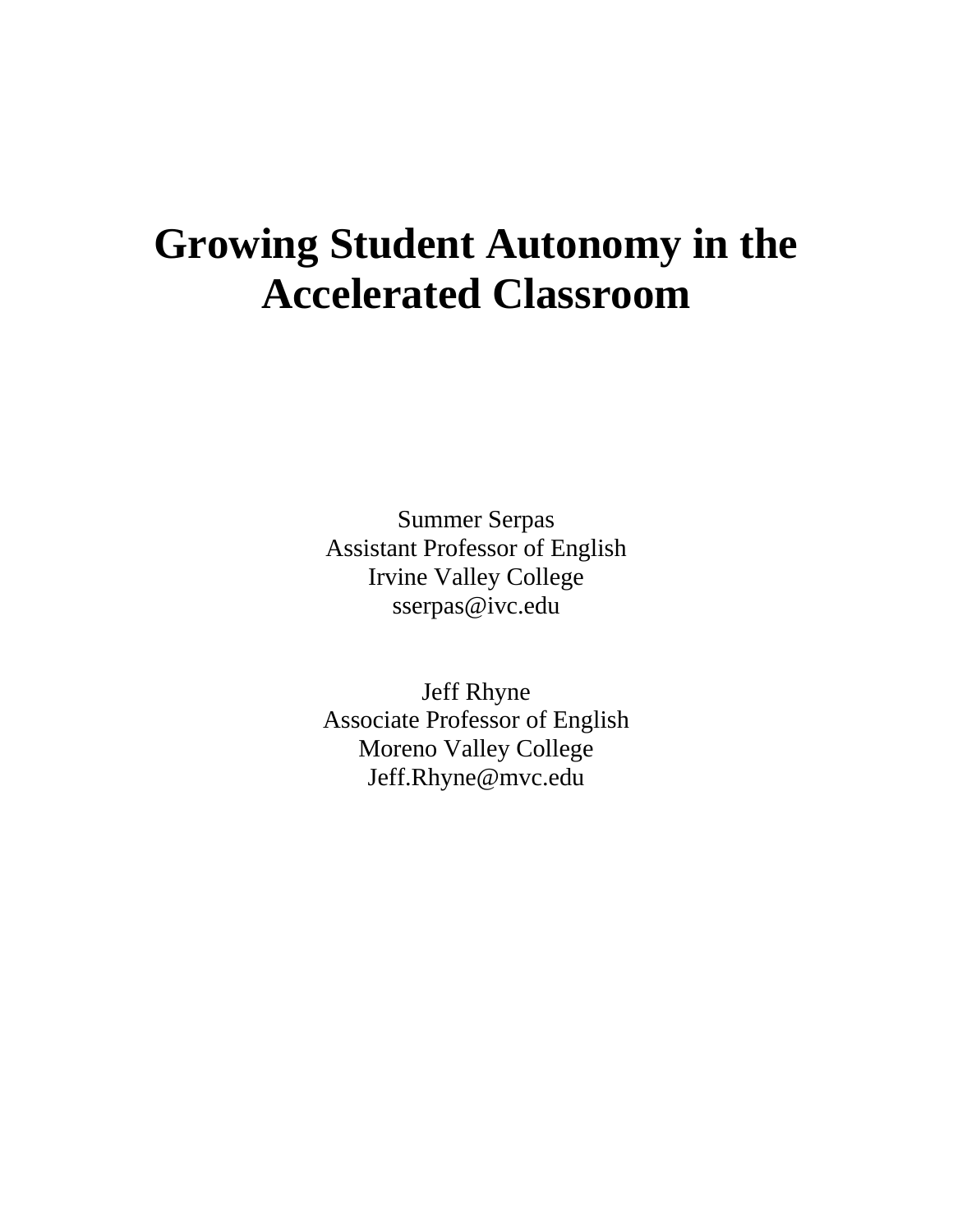**EXP 389 Spring 2013 Serpas Essay 1** 

#### **Texts for Essay 1**

- "At the University College of North Wales at Bangor" by Gerald Locklin
- "Brainology" by Carol Dweck
- "Habits of Mind" (from *The Framework for Success in Post-Secondary Writing*)
- *Drive* by Daniel Pink (Chapters 1, 4, 5, and 6)

#### **Essay 1**

Tell me the story of your educational history—the journey you've been on, the good, the bad, how you have felt about yourself as a learner in your past schooling, whether you felt much "intrinsic motivation." Paint me a picture. Make it detailed so that I can start to get to know you and learn about your experiences.

Some things I'd like you to include:

- Describe one particularly good experience you had in your past education and tell me about why it was good. (This might be in an English class or in a different subject.)
- Describe one particularly bad experience you had in your previous education and tell me about why it was bad.
- Talk about how the ideas from *Drive* relate to your educational experience (not just in English classes). Has your previous education included much autonomy, mastery, and/or purpose? (Please refer to at least two of the above ideas from *Drive*.) If you HAVE had these experiences, please describe one example and how it felt. If you have NOT experienced these ideas in the past, please think of a specific example when this was true and describe how that felt.
- Please include some discussion of your past experiences with academic reading and writing. If you like doing these things, why do you? If you don't, why not? Do you feel confident in these areas? Do you feel a desire for mastery? Do you feel a sense of purpose about developing these skills?
- Please close by bringing me up to the present—what do you want to get out of this particular English class at Irvine Valley College? Is there anything you'd like me to know so that I can support your learning? Anything you're concerned about? Anything you feel excited about?

To give me as full and detailed of a story as possible, shoot for at least three pages.

#### **Turnin Procedures:**

- Email the assignment to me before the beginning of class the day it is due.
- Bring a hard copy of your final draft to class with the following documents in your assignment folder (a 2pocket folder):
	- o Writing Center Signature page
	- o Draft you reviewed during your Writing Center conference
	- o All other prewriting materials, including your rough draft

#### **Writing Center Requirements**

• **Your formal conference must be completed by the end of the day on Friday, February 8th**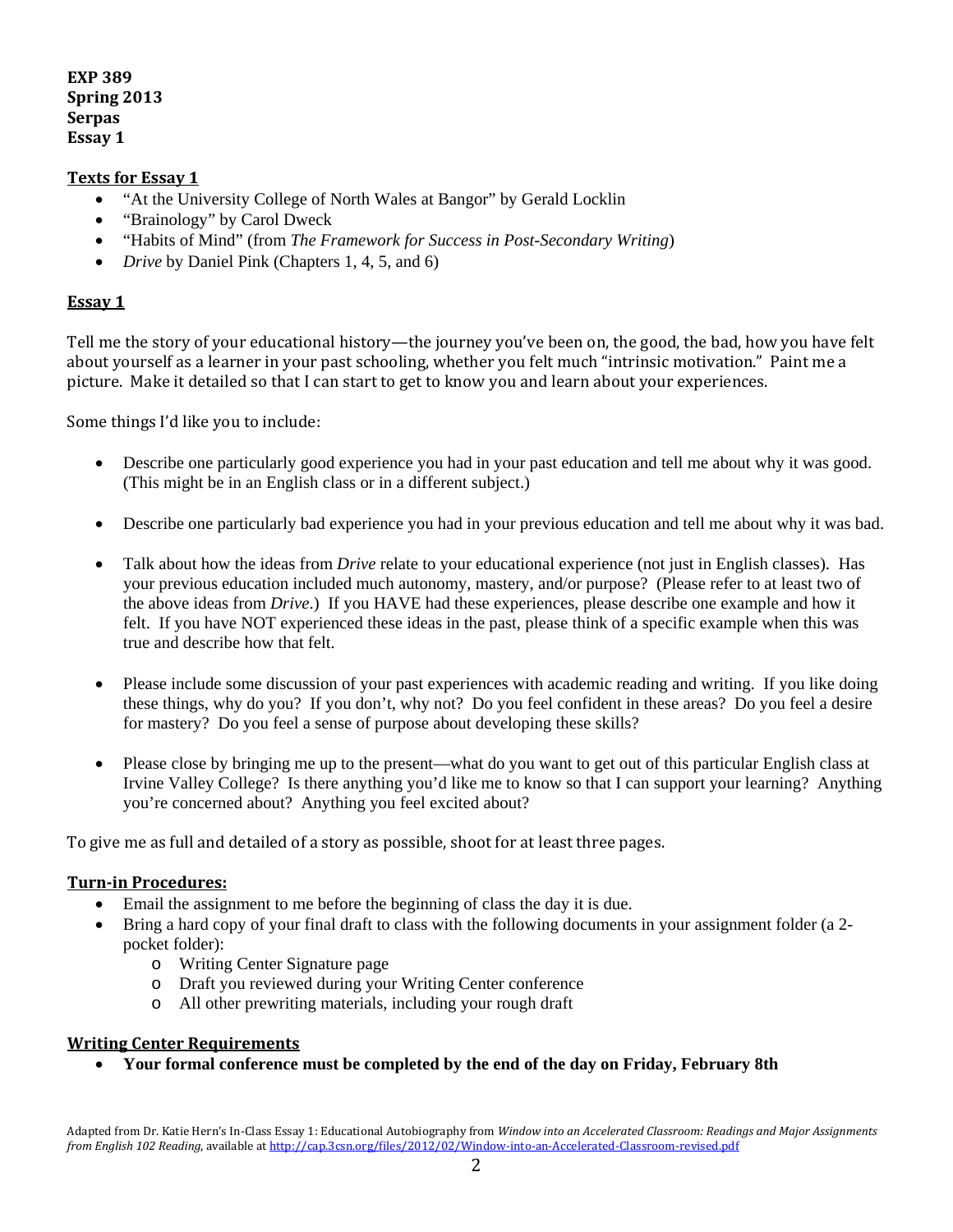#### **Strategy #2: Read with a Purpose "Brainology" by Carol Dweck**

When you **read with a purpose**, you figure out *why* you are reading a text and focus on reading from that perspective. We do this all day long as we read throughout our daily lives, including when we read emails, articles online, and even texts such as menus and instruction manuals. When figuring out your purpose for reading a text in any class, try to move beyond "because it was assigned to me," and think about *why* the instructor assigned it. That is, think about how it connects to what you have already read in the class, the assignments you will complete based on that text, and the other readings you will complete in the class.

## Complete before reading:

- 1. Why do you think this reading has been assigned?
- 2. Is there an assignment or class activity attached to this reading? If so, what do you need to get from this reading to be successful on the assignment?
- 3. Are there any other strategies you might need to use (i.e., taking notes, annotating) to achieve your purpose in reading?

# Complete after reading:

- 1. How did thinking about your purpose change the way you read this text? What do you think you did differently as a result?
- 2. When is it important to use this reading strategy? When might it not be that necessary or important?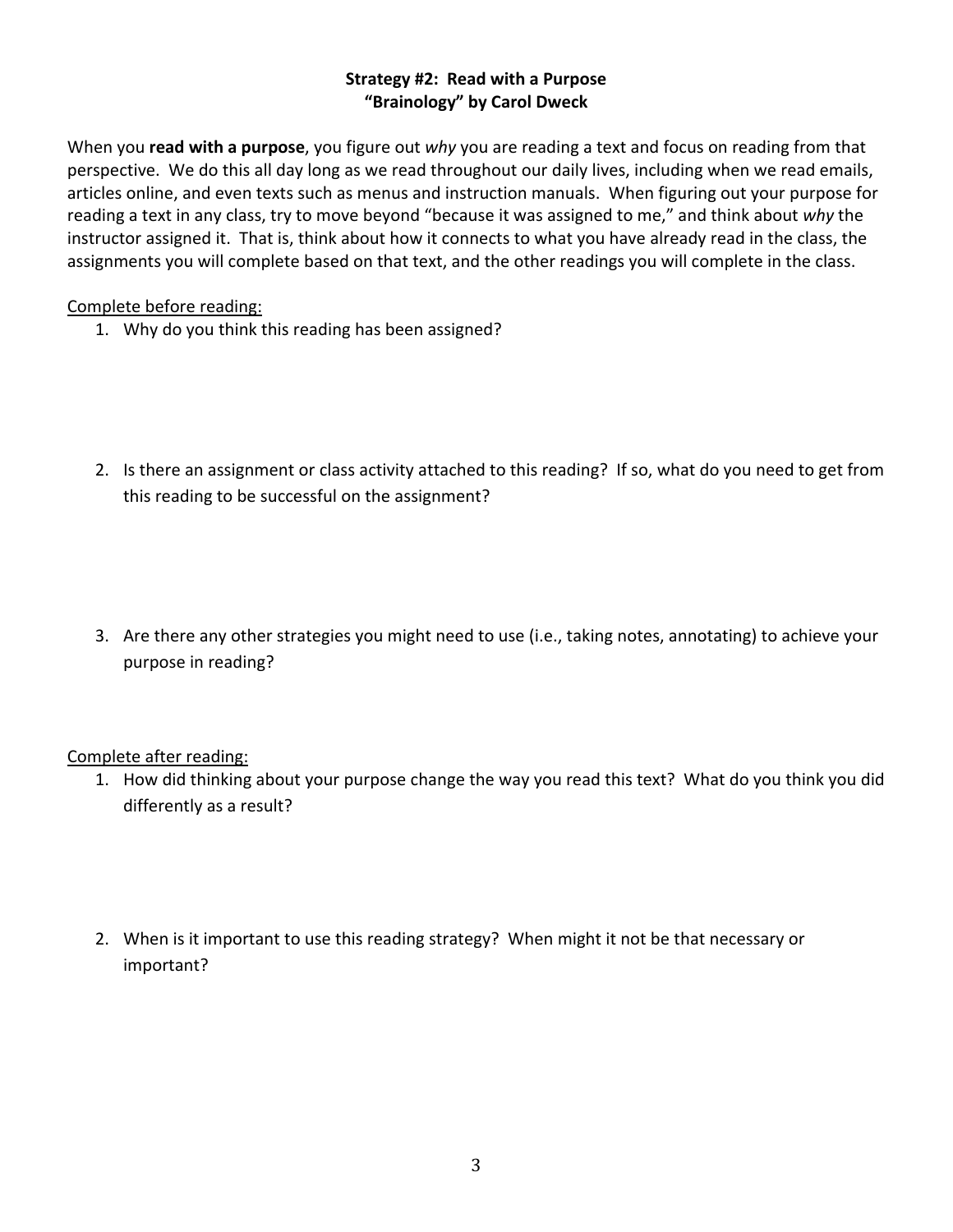#### **Strategy #6: Annotating and Underlining** *Drive***, Chapter 5**

By **annotating and underling** a text, we work to pick out the key ideas in a written work, and this helps us to be more interactive readers by reacting in writing to a text. By annotating and underlining, we not only help ourselves process the information, but we also help ourselves retain the information. Annotating and underlining also make it easier to review a text later and to find important quotations when writing about a text.

## Before you read:

- 1. When might you want to write something in the margin of a text? What types of comments might you write?
- 2. How do you know when it's a good idea to underline text? What can you do to help you remember why you underlined the text when you reread the text?

# As you read:

Underline text that stands out to you and note in the margins any questions or comments in response to the text.

# Complete after reading:

- 1. How did annotating change the way you read this text? What do you think you did differently as a result?
- 2. When is it important to use this reading strategy? When might it not be that necessary or important?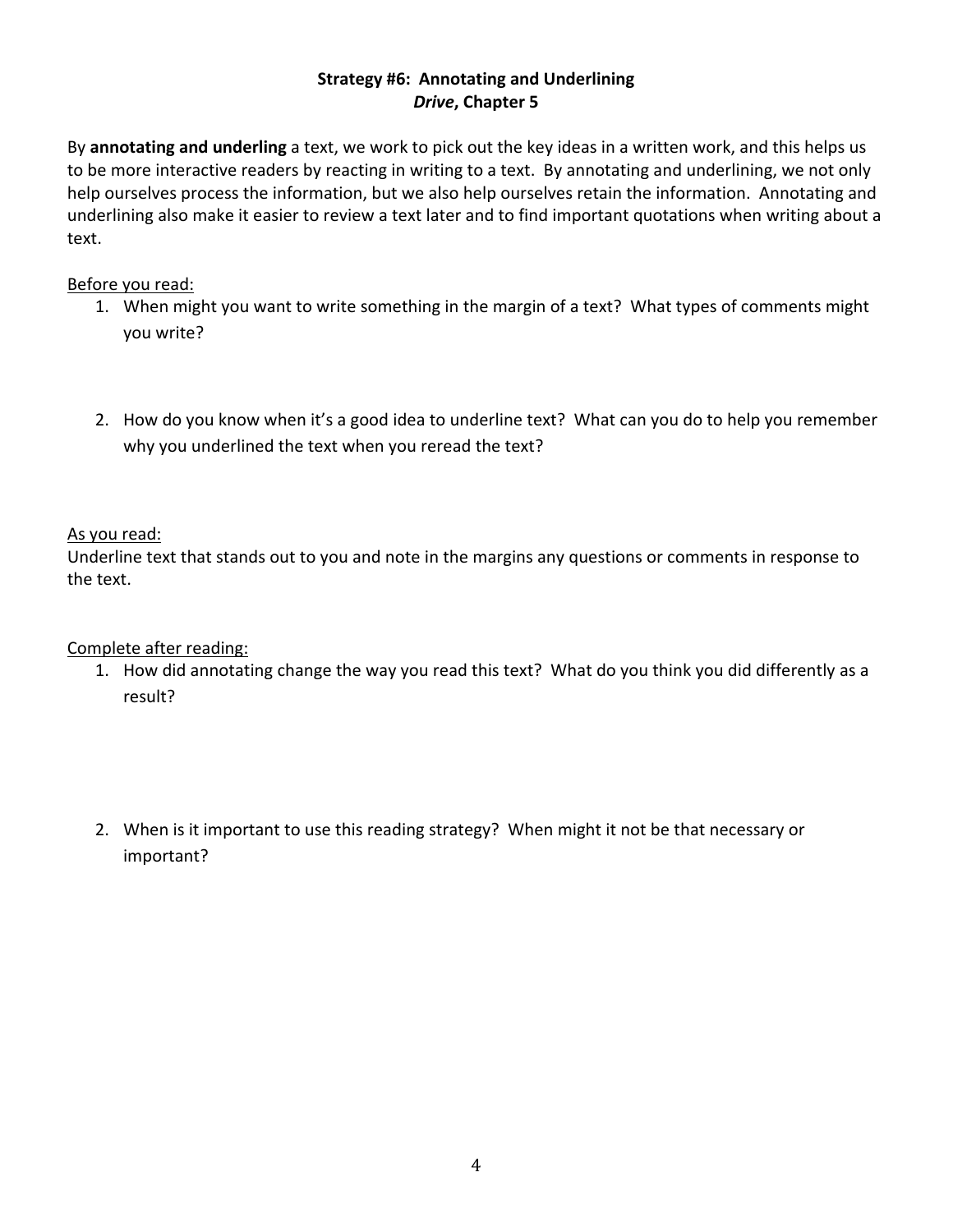1. Establishing & Maintaining Positive Relationships

*Community‐building activities (e.g., ice breakers, early group projects); building in time for one‐on‐one work with students; watching out for our own emotional reactions and establishing a routine for talking individually with students who are exhibiting behaviors that impeded their own or other students' learning*

- 2. Providing Class Time for Students to Process Content & Practice Skills *Small group discussions, speed dating activities, student presentations, debates, independent and group activities in computer lab*
- 3. Regular Opportunities for Students' Metacognitive Reflection *Providing materials on topics connected to learning and asking students to write about how these connect to their experience; quick self‐assessments connected to key assignments; longer self‐reflection pieces; providing samples of strong student work and asking students to write about how they can improve their own performance next time*
- 4. Incentives and Accountability for Coming to Class and Doing the Work *"Fess up" routines for when students haven't done assignments; incentives for perfect attendance, firm policies on attendance; limitations on turning in late work*
- 5. Intrusively Intervening when Students Show Signs of Struggle or Disengagement

*Keeping a "worry list" and reaching out by email, initiating one‐on‐one conversations after class; monitoring who has turned in work and touching base with those who haven't; asking students to reach out to those who miss class*

6. Maintaining a "Growth Mindset" Approach to Feedback and Grading *Syllabus policies that allow students to recover from a weak start; providing feedback that explicitly appreciates the thinking/skills students are exhibiting and guides them re: next things to work on; intentionally using re‐do's and rewrites to foster growth; expectations that progress through major assignments over term*

<span id="page-4-0"></span> 1 Original handout developed by Dr. Katie Hern for a California Acceleration Project workshop.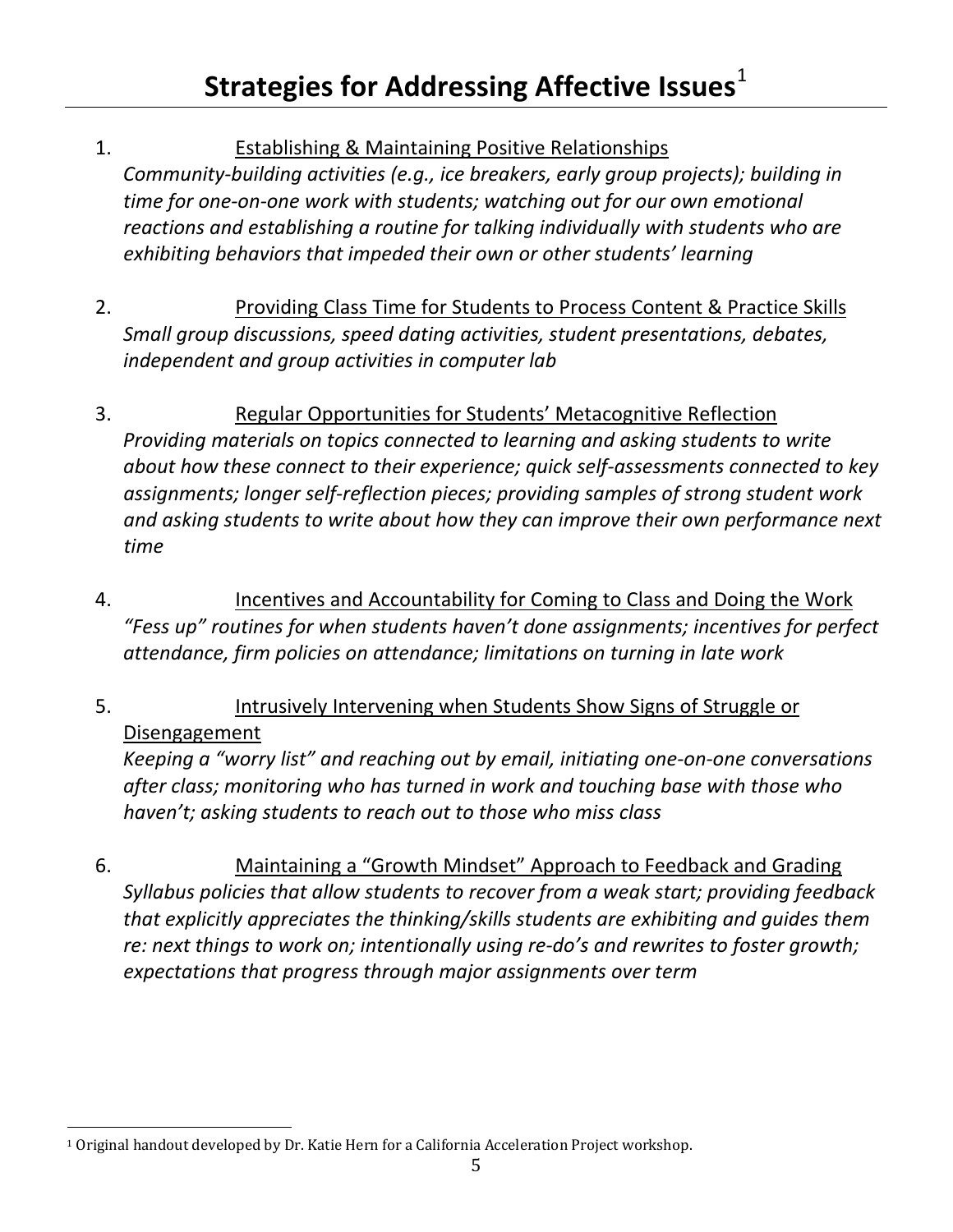#### Student Autonomy in the Accelerated Classroom

## **The "***Familia***"**:

- Put students into groups early in the semester.
- Have them exchange contact information.
- Tell them they are responsible for each other: they contact each other when they are going to be absent, they remind each other of due dates, they find out what they missed when they are absent.
- Sometimes use *familias* for small-group work; sometimes create new groups; sometimes allow them to decide their own groups.
- When students form groups that are not *familias*, allow 5 minutes for *familias* to meet to reflect on what they learned from their *primos* in other *familias*.
- Check in with *familias* from time to time to make sure they are communicating and supporting each other.

# **Speed Dating Activity\***:

- Design reading questions, some of which require simple recall and some of which push students to think. (Put the "recall" questions first and build into the thinking questions.)
- Before starting the activity, ask students to "fess up" they cannot participate if they haven't read.
- y Have students sit or stand across from one another in a long line or in several long lines.
- Students can have their book in front of them.
- Give them 2 to 3 minutes to discuss each question
- Call time and then ask one line of students to shift down the line one person (each student must) discuss each question with a different "date").
- After the activity, give time for students to write a reflection: What new insights or understandings do you have of the reading after this activity?

## **The Poster Presentation\***:

- Divide your class into groups with equal number of students for each group.
- Provide poster paper and markers for each group.
- Divide a reading into equal sections.
- Each group creates a poster that provides an overview of the section they were assigned.
- The poster could include quoted material, but it should be mostly summary and paraphrasing.
- Each group is responsible for teaching their section to fellow students.
- Once their posters are complete, one at a time, students take turns staying by "their" poster to present it to visitors from other groups.
	- o In other words, there are many mini-presentations going on simultaneously.
- After a couple of minutes, call "time" and "switch"; another group member returns to her poster to relieve the first presenter.
- Process continues so that each group member presents to a small group of students, also allowing students to visit most of the other group's posters.

## **Editing Workshop**:

- Pull flawed sentences from student papers.
- Keep the nature of the flaws fairly focused so that students are looking at one kind of sentence flaw.
- Tell students there is an error in each sentence which could cause readers to be confused.
- Ask them to work in groups to rewrite each sentence so that the sentence no longer has the error.
- Encourage students to recast the sentence completely if they want but try to maintain what they think is the meaning of the sentence.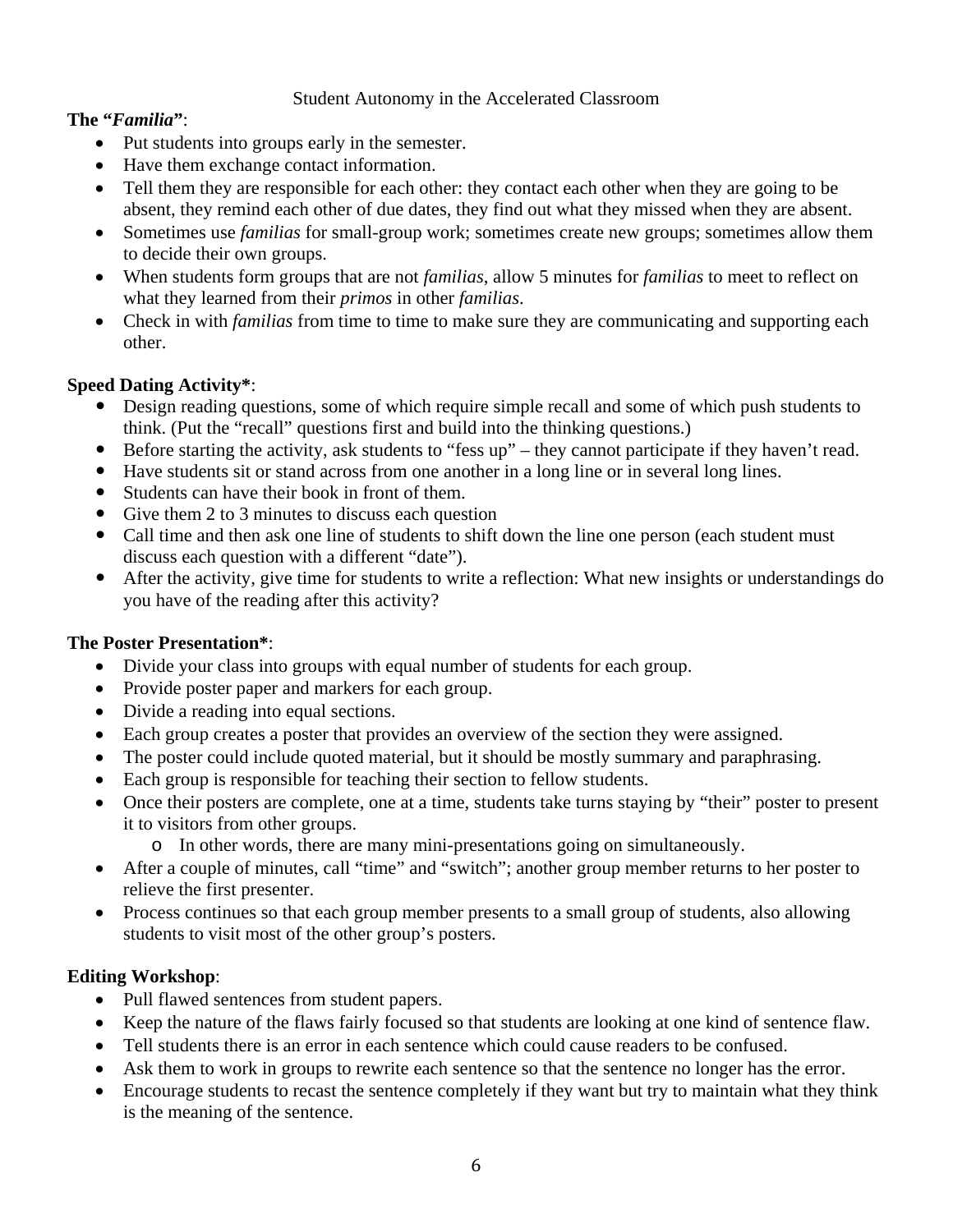• Ask students to look through their own papers for similar kinds of sentences and to work together to revise those sentences.

**The Fish Bowl**: (I use it for a review session before a quiz.)

- Create review questions about readings.
- Arrange 4 student desks in the center of the room with all other desks encircling the four.
- First group of 4 students sits in center and answers the first question.
- Students sitting outside the fishbowl cannot talk, but they should take notes.
- After the 4 students in the bowl each have an opportunity to speak, the second group of 4 sits down.
	- o The second group of four first has an opportunity to add anything to the first question.
		- o Then they must answer the next question.
- The process continues until all students have been in the fishbowl and all questions have been reviewed.
- Allow for time at the end for students to discuss their observations of classroom dynamics that were highlighted by the fishbowl.

# **Post-it Organizing\***:

- Give all students 5 or 6 post-it notes when they enter the classroom, depending upon the number of groups you have.
- Ask them to write an important idea from the reading in their own words
	- o You can vary what you have them write: Perhaps a different main idea or quote from different sections of the reading; or a main idea, a question, something surprising, something they disagree with, something they agree with, etc…
- Title 5 or 6 posters around the room to match what you asked students to write for each post-it note.
- Have students put their post-it notes on the corresponding poster.
- Assign groups to posters and ask them to organize all of the post-its into themes or categories.
- Ask each group to present how they organized the material on the poster.

## **Note Card Questions**:

- Give all students two notecards when they enter the classroom.
- Direct them to write a "reading" question about the reading on one.
	- o A "reading" question is a question that should elicit student conversation to help clarify a main idea from the reading.
- Direct them to write a question they have about the reading on the other card.
- Put them into groups.
- Hand out an equal number of cards for each group and have them discuss each card.
- Allow time at the end of class for each group to summarize what they discussed and learned.
- Allow time at the end of class for students to write a reflection on what they understand and what they still need to review in the reading.

## **Student Note-Taker**:

- Ask for two student volunteers to take notes on the board while you lead class discussion.
- Allow for time at the end to discuss what the student volunteers learned by taking notes on the board and what the rest of the class got out of observing other students take notes.

\*Starred activities were adapted from or developed through my participation in the 3CSN California Acceleration Project's Community of Practice for 2012‐13.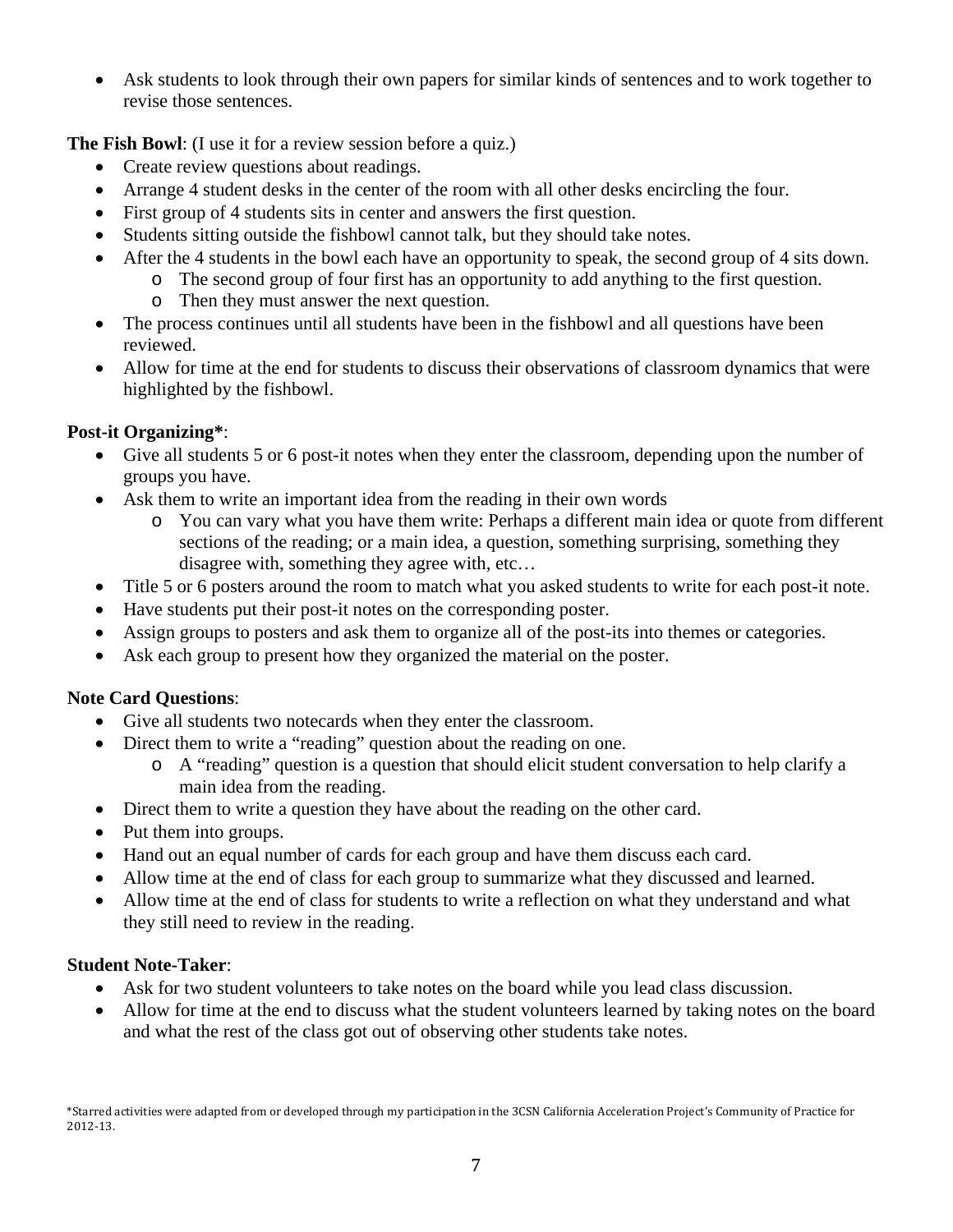Sample of focused questions for student self-editing workshop. The following are directions I give to students:

- Skim through your paper to make sure you have used quoted material from the readings. Use the following as a checklist:
	- Are you using quoted material?
	- Are you using quotation marks around quoted material?
	- Do you include a page citation?
	- Do you introduce the quoted material by telling background information on the quote, including who the quote is from?
	- Spend 10 minutes working in your small groups to integrate your quotes more clearly.
	- Make a list of what you need to work on with regard to quoting.

This activity can be combined with other focused questions, allowing students time to work with other students, as well as to reflect on what their own next steps are in their writing.

## Sample questions for **Fishbowl Review**:

(For this exercise, my class had read 4 different authors, all with slightly different views on these questions. Within each group, each student was asked to answer the question as if they were one of the authors we had read; each student within each group had "to be" a different author. Having students practice answering as if they were the author asked them to practice their mastery of the material they had read. You can let them choose the day prior to the class which author they will "be" in class. Students had previously read the articles and spent at least one class day discussing each reading.)

- 1) How do you explain the "educational achievement gap"?
- 2) What would you propose to solve the "educational achievement gap"?
- 3) What is your view of the relation among "culture," "identity," and sucess?
- 4) Why is it important to have a discussion about the "educational achievement gap"?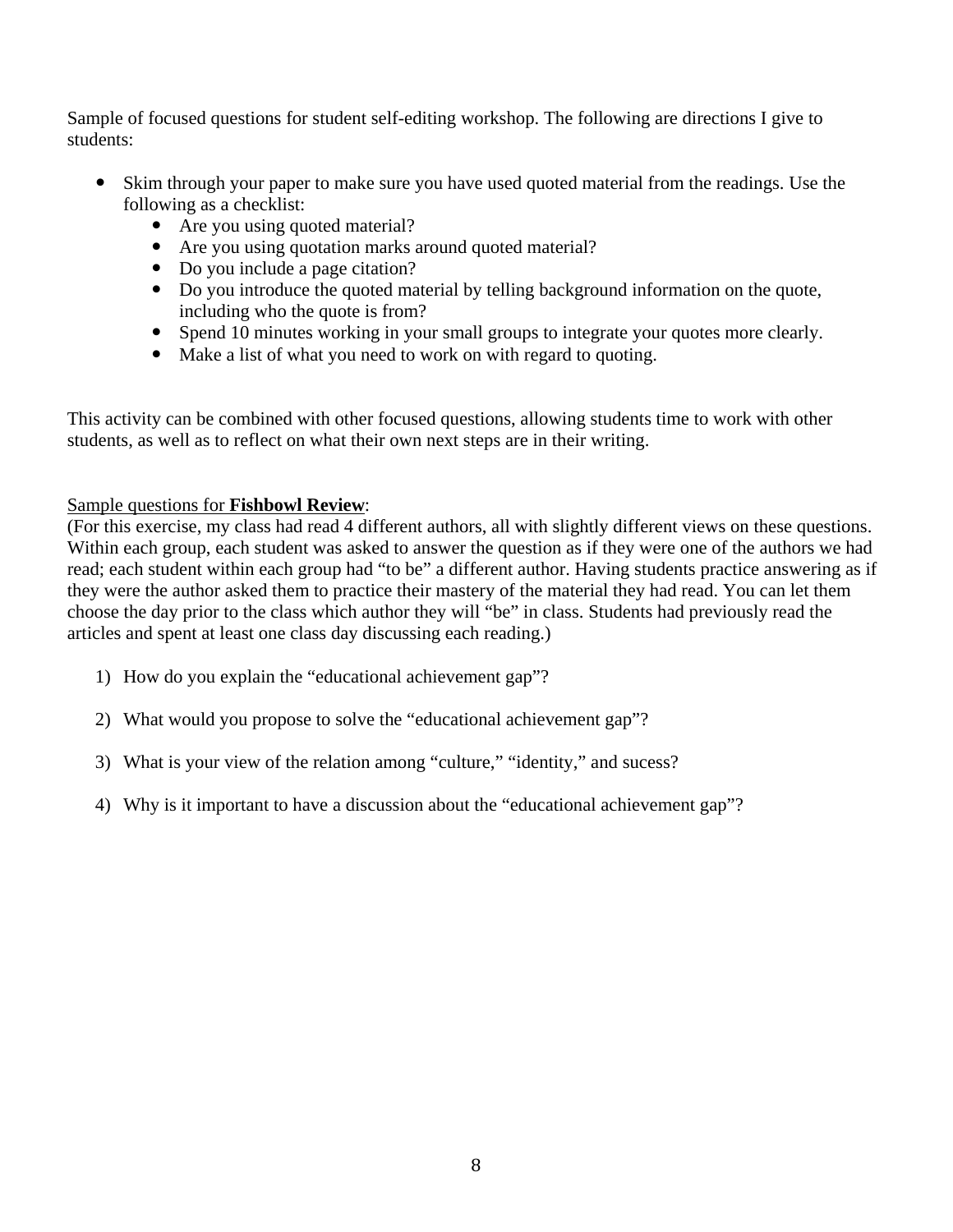# Reading Activity: Speed Dating

- 1. What are KIPP schools?
- 2. What does Gladwell argue causes the test-score gap between poor, middle, and wealthy Americans?
- 3. According to Gladwell, how did American schools end up with long summer vacations and Asian schools end up with school years with a lot more school days? What does this have to do with the differences in math scores between Japanese and American children?
- 4. Why does Gladwell conclude that "Schools work. The only problem with school, for the kids who aren't achieving, is that there isn't enough of it" (259)?
- 5. What would Kozol say to Gladwell about Gladwell's view that the "only" problem is that the school year and the school day aren't long enough?
- 6. Is it fair that Marita has to get up so early to travel so far and have to work so much harder just to stay even with children with middle class and wealthy suburbs? Explain.
- 7. How does Gladwell want to build a "better world" (168)? Do you think his plan for building a better world is workable? What else is needed?
- 8. What do you think would be the best way to close the "achievement gap"?

\*Speed Dating idea attributed to 3CSN and California Acceleration Project.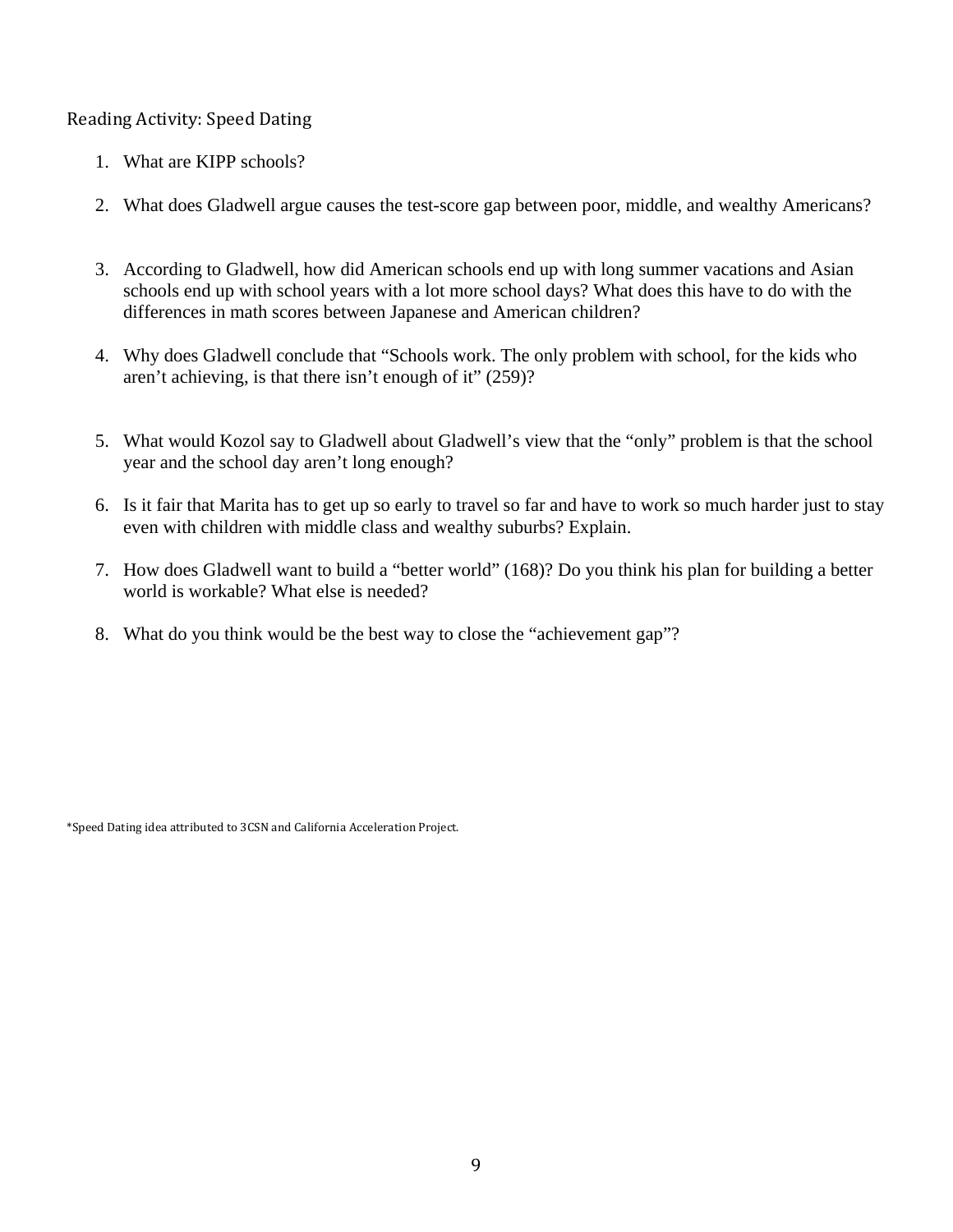#### **EXP 389 Spring 2013 S. Serpas Essay 7**

For your final essay assignment, you will be analyzing your memoir through the lens of the readings we have completed this semester. Your essay should focus on making a claim about the overall message of the memoir based on what we have learned about the different ways in which people are motivated, how people can change, and how people respond to adversity through the various texts we have read this semester.

In coming up with your essay's focus, I encourage you to think about all that you've learned in the texts we've read this semester. You are not required to write about all of these ideas we have discussed this semester, but the following list should help to get you started:

- Fixed Mindset and Growth Mindset from Carol Dweck's article "Brainology"
- Sources of motivation, including autonomy, mastery, and purpose, from Daniel Pink's book *Drive*
- Educational motivation from Mike Rose's essay "I Just Wanna Be Average" and Jean Anyon's essay "Social Class and the Hidden Curriculum of Work"
- Habit formation and change based on Charles Duhigg's book *The Power of Habit*
- Outside influences on our habits based on Lauren Slater's chapter "Rat Park: The Radical Addiction Experiment" from her book *Opening Skinner's Box*
- Cruelty and human nature from the Milgram packet and Lauren Slater's chapter "In the Unlikely Event of a Water Landing: Darley and Latane's Training Manual—A Five Stage Approach" from her book *Opening Skinner's Box*

Remember to consider the grey areas and to think about the complexities in both your memoir and the ideas we have discussed this semester.

In your essay, be sure to include:

- Support for your argument with relevant ideas, information, and quotations from your memoir
- Support for your argument with relevant ideas, information, and quotations from at least **three** of the texts we have read this semester

Things to Shoot For:

- Show that you have carefully read your memoir and the other texts this semester, and that you have fully digested and considered the different viewpoints and evidence.
- Show you are really thinking about the topic—these are complex ideas, so don't settle for easy answers.
- Write so that someone not in our class could understand it. Assume your audience has not read these texts. That means you'll need to briefly summarize key ideas/information and explain any unfamiliar terms.
- If you use the exact words from something you've read, be sure to put those inside "quotation marks" in your essay, so that readers know you've borrowed another writer's wording.
- Write at least 5 complete pages, typed, 12 point font, double-spaced, 1 inch margins.

#### **Turnin Procedures:**

- Your final draft is due **Thursday, May 16th.**
- Email the assignment to me before the beginning of class the day it is due.
- Bring a hard copy to class with the following documents in one pocket of your assignment folder:
	- o Writing Center Signature page (completed by Wednesday, May 15th)
	- o Draft you reviewed during your Writing Center conference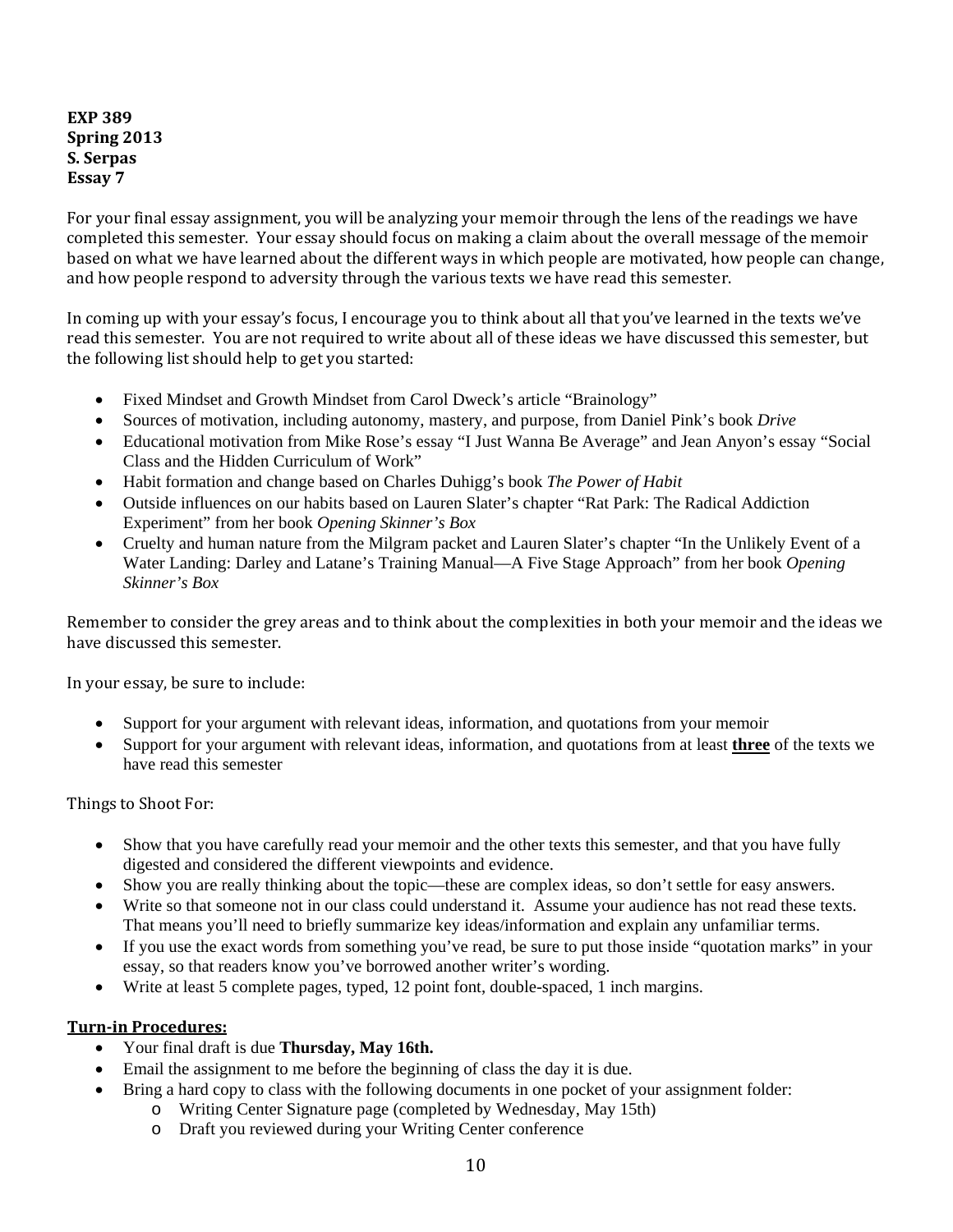- o Any drafts you brought to class for peer review, conferences, etc.
- o Your packet of work from your memoir book clubs.

**Reading Activities Essay 7**

**See Assignment Grid**

# **Blog Posts:**

#### **Blog Posts 1516**

These blogs will be open entry blogs to allow you to share interesting information about your memoir with the class. Feel free to share the intriguing information, interesting passages, and your reactions.

#### **Blog 17**

In our last blog entry of the semester, please share your overall feelings about our class. How have your grown both as a student and as a writer? What in the class worked well for you? What caused you difficulty? What would you say to a student who was planning to take this class next semester?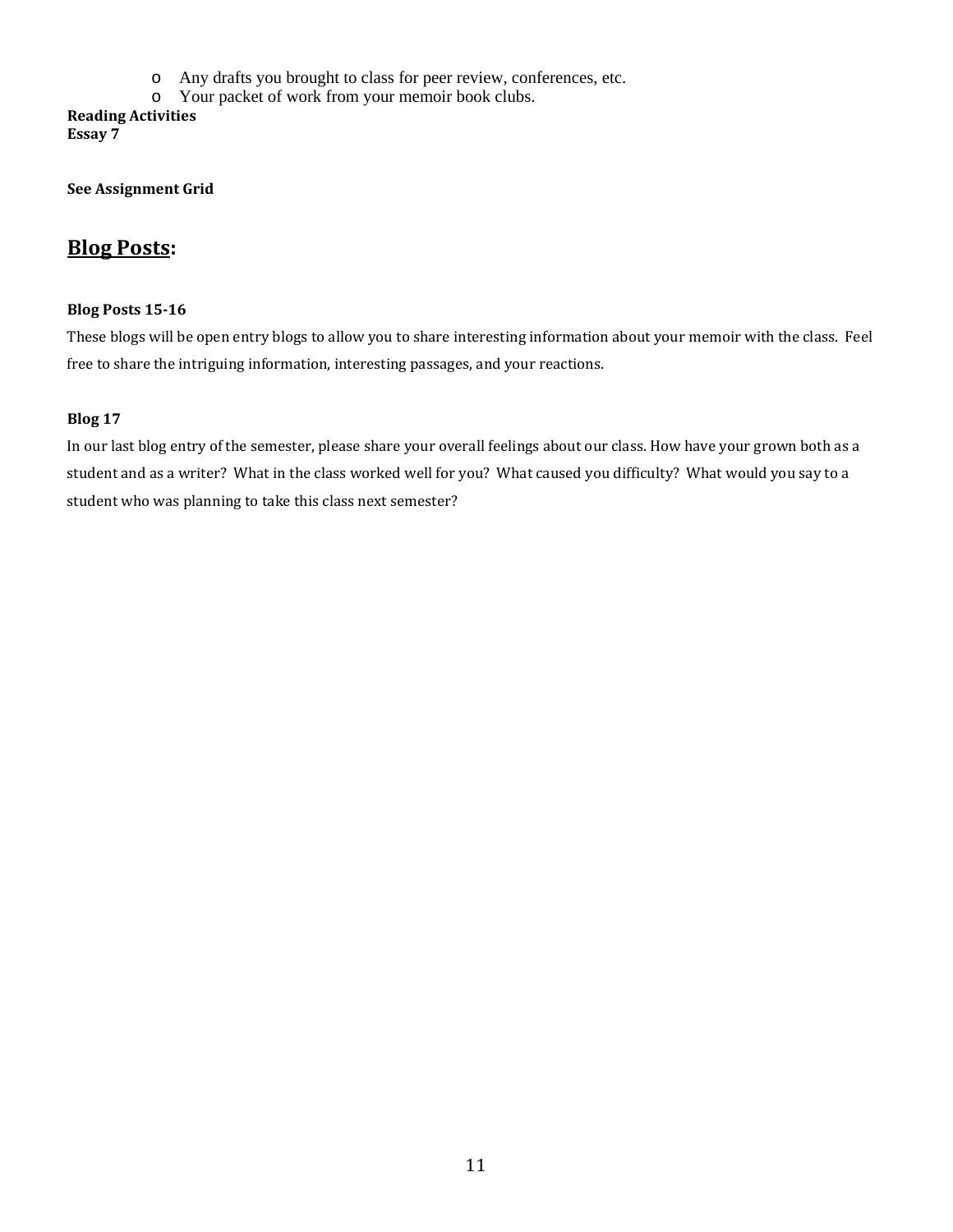#### **EXP 389 Spring 2013 Serpas Memoir Book List**

Choose one of the following books to read in the final month of this class. Your Essay 7 assignment will be based on this text.

#### **Erin Gruwell,** *The Freedom Writers Diary : How a Teacher and 150 Teens Used Writing to Change Themselves and the World Around Them* **(ISBN 038549422X)**

Description from Amazon.com: As an idealistic twenty‐three‐year‐old English teacher at Wilson High School in Long beach, California, Erin Gruwell confronted a room of "unteachable, at-risk" students. One day she intercepted a note with an ugly racial caricature, and angrily declared that this was precisely the sort of thing that led to the Holocaust—only to be met by uncomprehending looks. So she and her students, using the treasured books *Anne Frank: The Diary of a Young Girl* and *Zlata's Diary: A Child's Life in Sarajevo* as their guides, undertook a life-changing, eye-opening, spirit-raising odyssey against intolerance and misunderstanding. They learned to see the parallels in these books to their own lives, recording their thoughts and feelings in diaries and dubbing themselves the "Freedom Writers" in homage to the civil rights activists "The Freedom Riders." With funds raised by a "Read-a-thon for Tolerance," they arranged for Miep Gies, the courageous Dutch woman who sheltered the Frank family, to visit them in California, where she declared that Erin Gruwell's students were "the real heroes." Their efforts have paid off spectacularly, both in terms of recognition—appearances on "Prime Time Live" and "All Things Considered," coverage in *People* magazine, a meeting with U.S. Secretary of Education Richard Riley—and educationally. All 150 Freedom Writers have graduated from high school and are now attending college.

## **Michael Lewis,** *The Blind Side* **(ISBN 039333838X)**

Description from Booklist: The titular "blind side" is a right-handed NFL quarterback's left side. The defensive linemen rushing the quarterback from that side often arrive undetected and thus can inflict great damage on the opponent's key offensive player as he sets himself to pass. The key to minimizing quarterback damage is an effective offensive left tackle. Lewis . . . describes the NFL's ever‐growing obsession with left tackles as a means to counter defenders who seem to grow bigger, stronger, and more vicious each season. He juxtaposes that narrative with the unlikely story of Michael Oher, who was living on the streets of Memphis when he was 15 years old. He also happened to be six‐feet‐five‐inches tall, weigh 350 pounds, and possess definite athletic talent. Almost through sheer serendipity, he is adopted by a wealthy family whose members make it their mission to see that he has an opportunity to benefit from his amazing physical gifts. The book works on three levels. First as a shrewd analysis of the NFL; second, as an expose of the insanity of big-time college football recruiting; and, third, as a moving portrait of the positive effect that love, family, and education can have in reversing the path of a life that was destined to be lived unhappily and, most likely, end badly.

#### **Gretchen Rubin,** *The Happiness Project* **(ISBN 006158326X)**

Description from Publishers Weekly: Rubin is not an unhappy woman: she has a loving husband, two great kids and a writing career in New York City. Still, she could‐and, arguably, should‐be happier. Thus, her methodical (and bizarre) happiness project: spend one year achieving careful, measurable goals in different areas of life (marriage, work, parenting, self‐fulfillment) and build on them cumulatively, using concrete steps (such as, in January, going to bed earlier, exercising better, getting organized, and "acting more energetic"). By December, she's striving bemusedly to keep increasing happiness in every aspect of her life. The outcome is good, not perfect (in accordance with one of her "Secrets of Adulthood": "Don't let the perfect be the enemy of the good"), but Rubin's funny, perceptive account is both inspirational and forgiving, and sprinkled with just enough wise tips, concrete advice and timely research (including all those other recent books on happiness) to qualify as self‐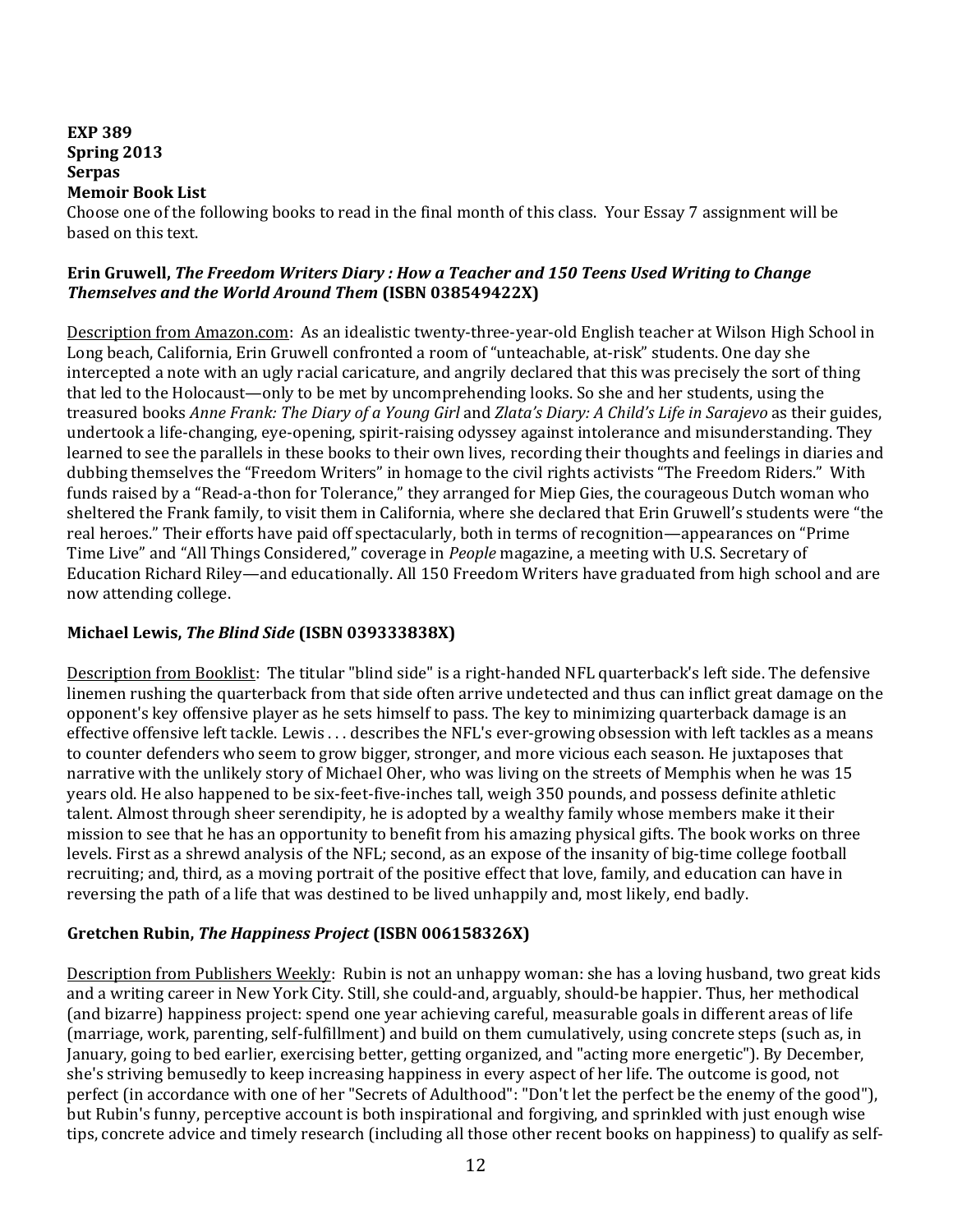help. Defying self‐help expectations, however, Rubin writes with keen senses of self and narrative, balancing the personal and the universal with a light touch. Rubin's project makes curiously compulsive reading, which is enough to make any reader happy.

EXP 389 Essay 7: Memoir Essay Spring 2013 Assignment Grid

For your memoir book clubs, you will be responsible for creating the assignments you and your group members will work on each day. As a group, you will be responsible for deciding which pages your group will read and discuss each day and assigning jobs to group members.

Each day, you will complete one of the following jobs. You should rotate jobs, so you are not doing the same job each day.

Here are the job descriptions:

- **Discussion Director**: Your job is to write a list of questions that your group might want to discuss about this section of the book. The best questions will come from your own thoughts, feelings, and ideas about this section of the book and will make connections to both the rest of the book and the other texts we have read. You should aim for about 5 strong, open‐ended discussion questions.
- **Golden Line Finder**: Your job is to find important passages in the section you are reading. You should highlight these passages and make notes in the margin that discuss their importance. Aim for 5 important passages per reading assignment.
- **Summarizer**: Your job is to summarize the reading for your group. Your summary should focus on the important parts of that section. Aim for about a one-page summary.
- **Translator:** Your job is to identify areas in the text that might be confusing to the group and to clarify these areas. You should create a document for your group that clearly identifies where to find the passage in the text and a brief, clear translation of the confusing passage. Your job as translator may also include identifying unfamiliar words and defining them for the group. Aim for 2-3 passages for each reading assignment.

n addition to the job you are assigned to complete above, each person should answer the following I question each day. If you would like, you could use an evidence chart to answer the question.

• How do the ideas in the section you read connect to the other texts we have read this semester? Be sure to respond by discussing the section you read both generally and by connecting to specific passages. You should write a fully-developed paragraph in response to this question daily for each reading assignment your group completes.

You should complete your job and your answer to the daily question above in writing each day. Please date the daily assignment and clearly note the pages you read and the job you were completing. Each day, I will check your assignment for completion, and you will turn in all the written assignments in your final draft packet.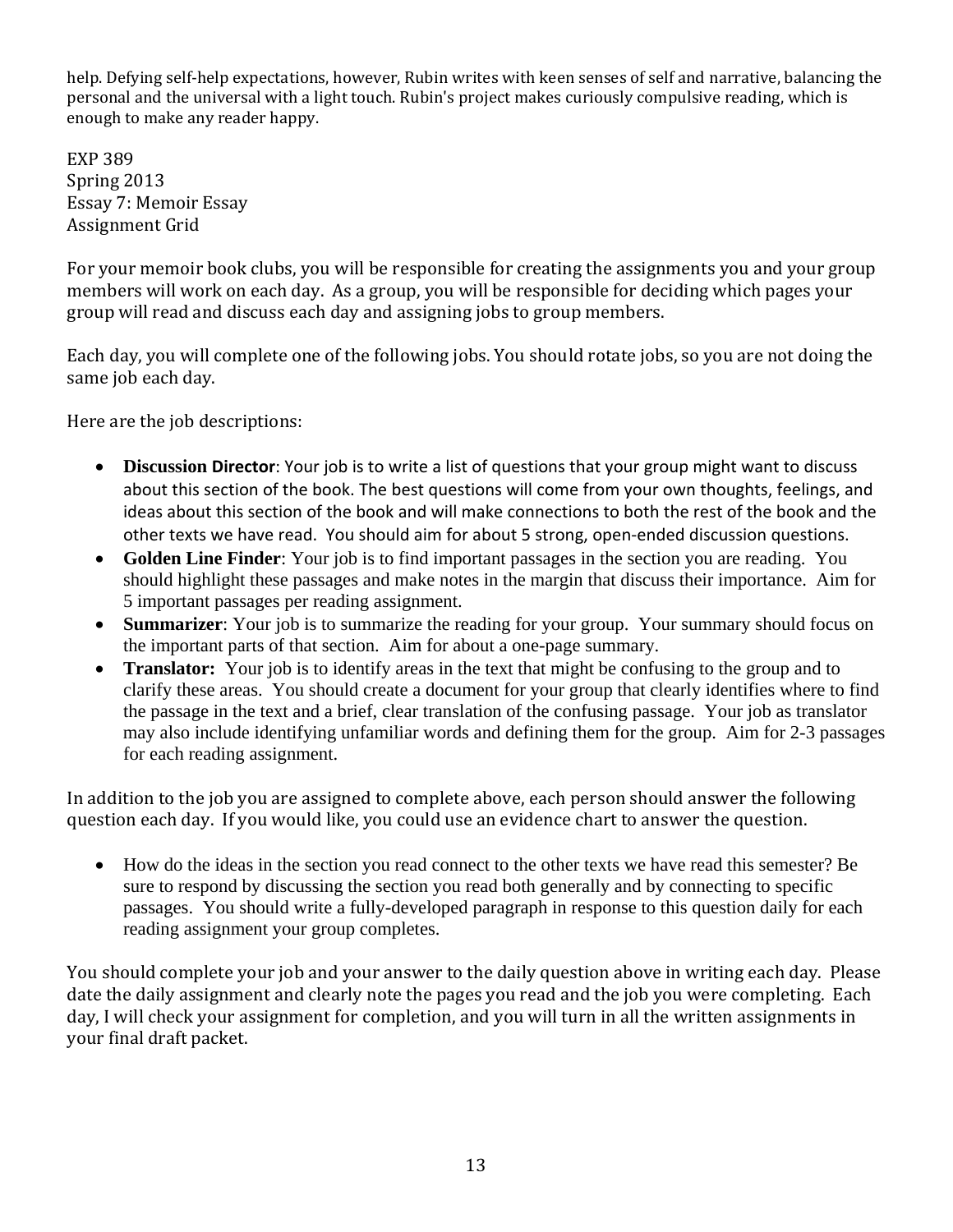# **Memoir Book Club Master Assignment Sheet**

| <b>Tuesday, April 30th</b>                                                      |
|---------------------------------------------------------------------------------|
|                                                                                 |
|                                                                                 |
|                                                                                 |
| Golden Line Finder:                                                             |
| Summarizer:                                                                     |
| Translator:                                                                     |
|                                                                                 |
| <u>Wednesday, May 1st</u>                                                       |
|                                                                                 |
|                                                                                 |
|                                                                                 |
| Golden Line Finder:                                                             |
| Summarizer:                                                                     |
| Translator:<br><u> 1980 - Jan James James Barnett, fransk politik (d. 1980)</u> |
|                                                                                 |
| <u>Thursday, May 2nd</u>                                                        |
|                                                                                 |
|                                                                                 |
| Discussion Director: 2008. [19] Discussion Director:                            |
| Golden Line Finder:                                                             |
| Summarizer:                                                                     |
| Translator:                                                                     |
| <b>Monday, May 6th</b>                                                          |
|                                                                                 |
|                                                                                 |
|                                                                                 |
|                                                                                 |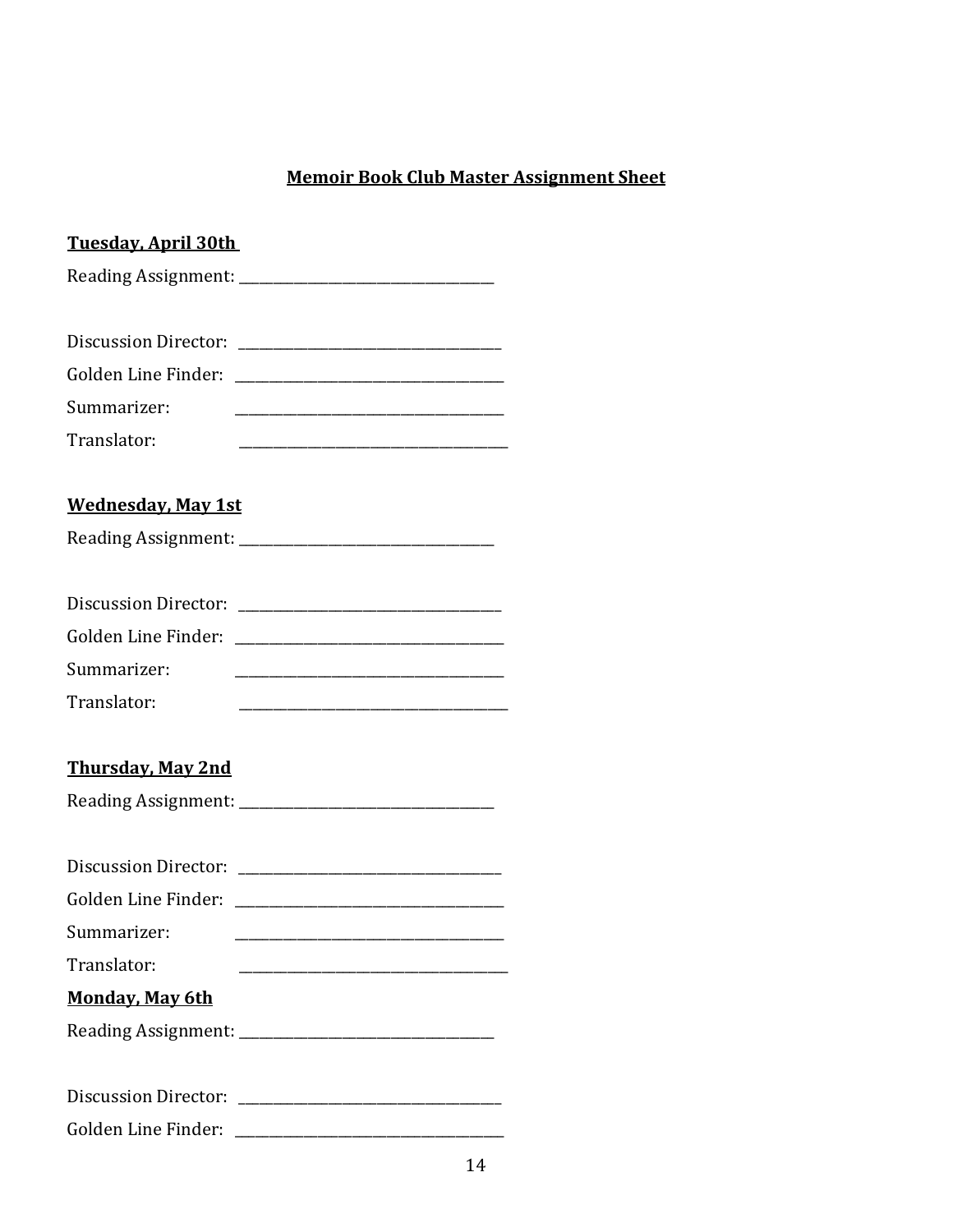| Summarizer:                 |
|-----------------------------|
| Translator:                 |
|                             |
| <b>Tuesday, May 7th</b>     |
|                             |
|                             |
|                             |
|                             |
| Summarizer:                 |
| Translator:                 |
|                             |
| <b>Wednesday, May 8th</b>   |
|                             |
|                             |
|                             |
|                             |
| Summarizer:                 |
| Translator:                 |
|                             |
| <b>Thursday, May 9th</b>    |
|                             |
|                             |
| <b>Discussion Director:</b> |
| Golden Line Finder:         |
| Summarizer:                 |
| Translator:                 |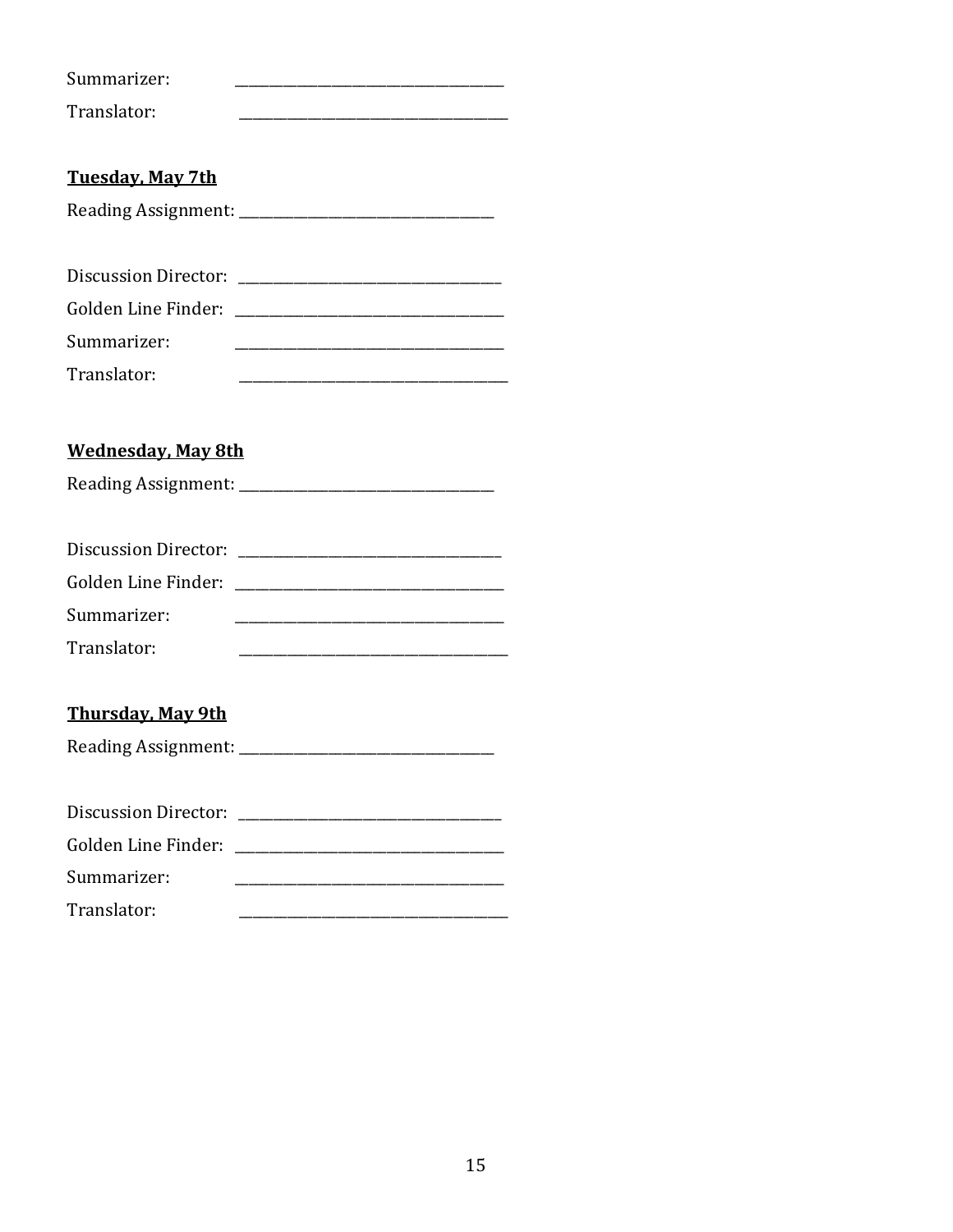# **Week 15**

| Monday 4/29                                | Tuesday 4/30                                                                                                                                                  |
|--------------------------------------------|---------------------------------------------------------------------------------------------------------------------------------------------------------------|
| <b>Essay 6 due</b>                         | <b>Discuss Memoirs in Book Club Groups</b>                                                                                                                    |
| <b>Homework</b><br>Memoir Group Homework   | Homework<br>Memoir Group Homework                                                                                                                             |
| <b>Wednesday 5/1</b>                       | Thursday 5/2                                                                                                                                                  |
| <b>Discuss Memoirs in Book Club Groups</b> | <b>Discuss Memoirs in Book Club Groups</b>                                                                                                                    |
| Homework<br>Memoir Group Homework          | Homework<br>Post your response to Blog Prompt 15 on<br>$\bullet$                                                                                              |
|                                            | Blackboard by Friday at 5:00pm.<br>Post your comments on two other students'<br>$\bullet$<br>blogs by Monday at 5:00pm.<br>Memoir Group Homework<br>$\bullet$ |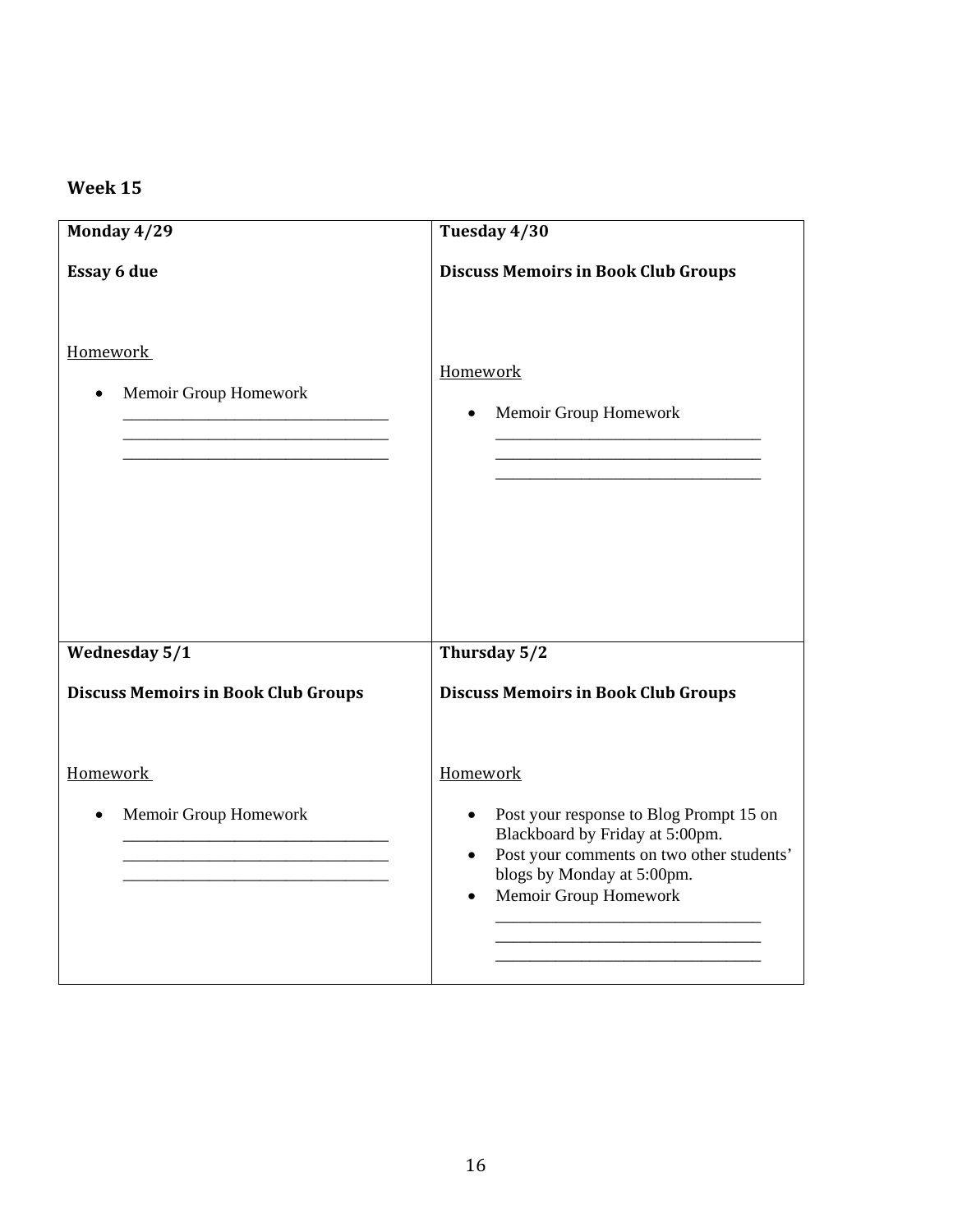# **Week 16**

| Monday 5/6                                                                    | Tuesday 5/7                                                                                                                                                                                                               |
|-------------------------------------------------------------------------------|---------------------------------------------------------------------------------------------------------------------------------------------------------------------------------------------------------------------------|
| <b>Discuss Memoirs in Book Club Groups</b>                                    | <b>Discuss Memoirs in Book Club Groups</b>                                                                                                                                                                                |
| Homework<br>Comments on Blog 15 due by 5 p.m. today.<br>Memoir Group Homework | Homework<br>Memoir Group Homework                                                                                                                                                                                         |
| <b>Wednesday 5/8</b>                                                          | Thursday 5/9                                                                                                                                                                                                              |
| <b>Discuss Memoirs in Book Club Groups</b>                                    | <b>Discuss Memoirs in Book Club Groups</b>                                                                                                                                                                                |
| Homework<br>Memoir Group Homework                                             | Homework<br>Complete your rough draft of Assignment<br>Post your response to Blog Prompt 16 on<br>Blackboard by Friday at 5:00pm.<br>Post your comments on two other students'<br>$\bullet$<br>blogs by Monday at 5:00pm. |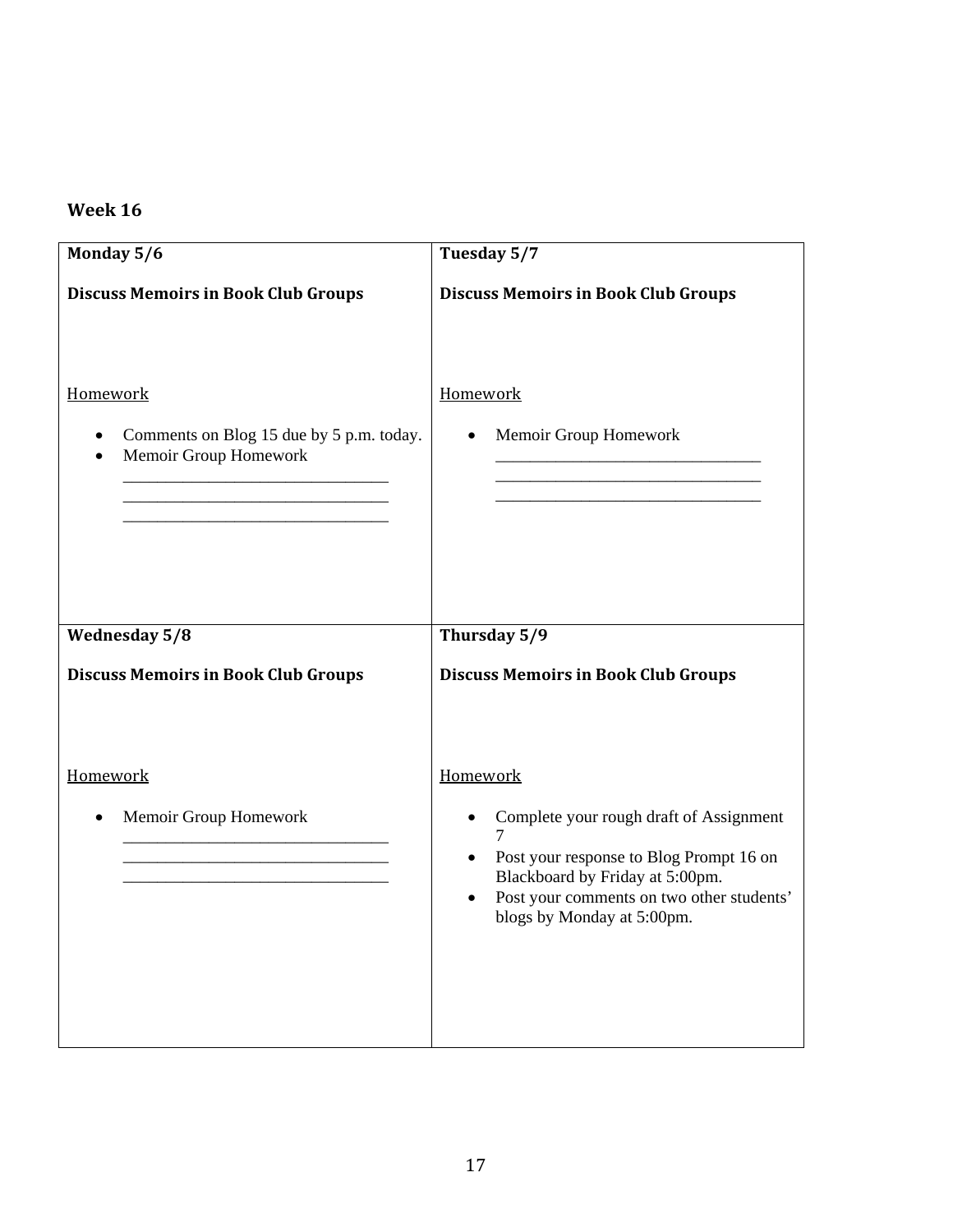# **Week 17**

| Monday 5/13                                                                                                                                     | Tuesday 5/14                                                                                                                                                                                              |
|-------------------------------------------------------------------------------------------------------------------------------------------------|-----------------------------------------------------------------------------------------------------------------------------------------------------------------------------------------------------------|
| Rough, Rough Draft of Essay 7 due                                                                                                               | <b>Completed Rough Draft of Essay 7 due</b>                                                                                                                                                               |
| <b>Draft Conferences</b>                                                                                                                        | <b>Draft Conferences</b>                                                                                                                                                                                  |
| <b>Book Club Peer Review</b>                                                                                                                    | <b>Book Club Peer Review</b>                                                                                                                                                                              |
| Homework<br>Comments on Blog 15 due by 5 p.m. today.<br>Revise your draft of Essay 7 based on your<br>peer review and/or individual conferences | Homework<br>Revise your draft of Essay 7 based on your<br>peer review and/or individual conferences                                                                                                       |
| Wednesday 5/15                                                                                                                                  | Thursday $5/\overline{16}$                                                                                                                                                                                |
| <b>Draft Conferences</b>                                                                                                                        | <b>Final Draft of Essay 7 due</b>                                                                                                                                                                         |
| Non-Book Club Peer Review                                                                                                                       | <b>Introduction to Final Exam</b>                                                                                                                                                                         |
| Homework<br>Complete your final draft of Essay 7<br>Don't forget to visit the Writing Center by<br>closing today                                | Homework<br>Post your response to Blog Prompt 17 on<br>Blackboard by Friday at 5:00pm.<br>Post your comments on two other students'<br>blogs by Monday at 5:00pm.<br>Begin preparing for your final exam. |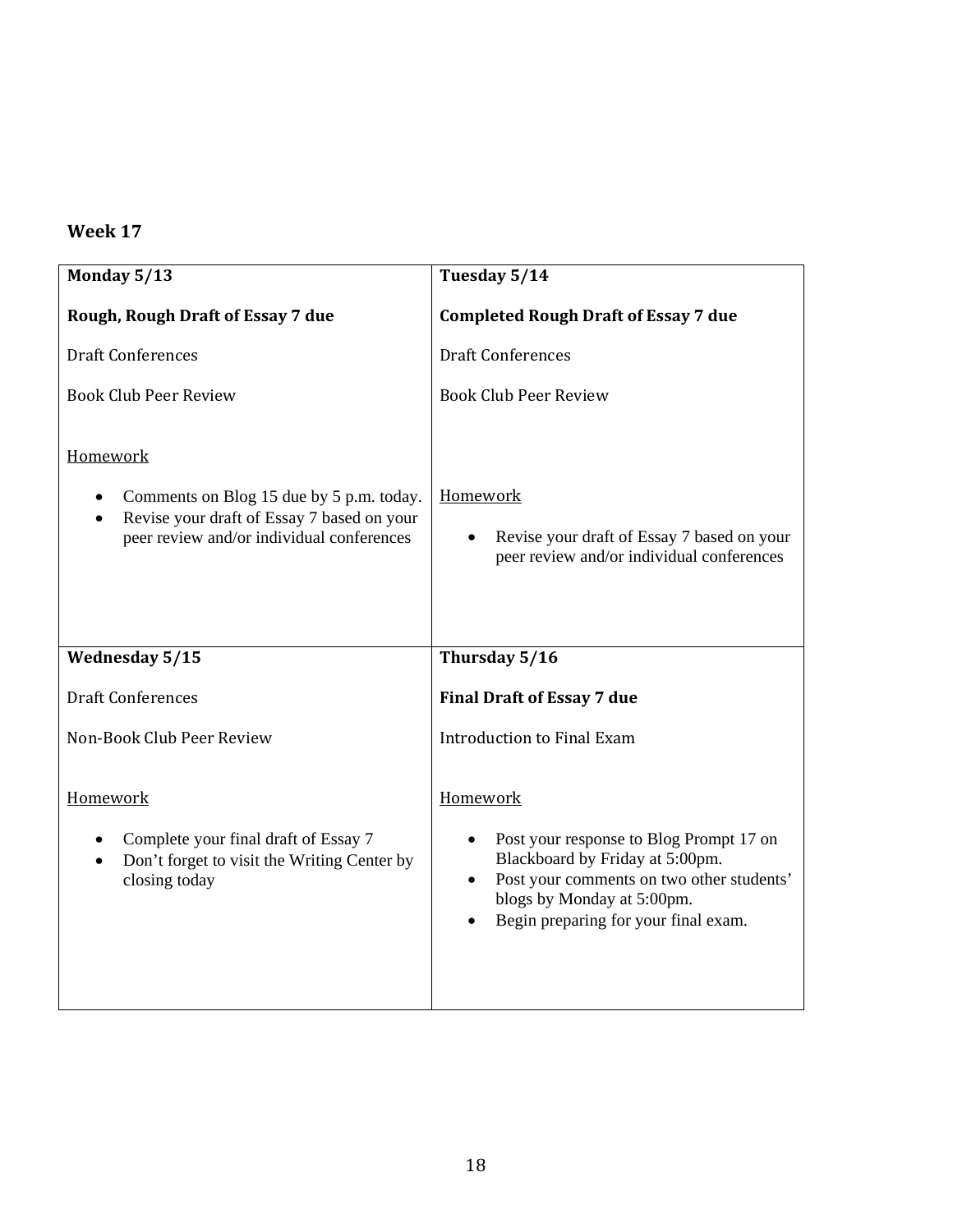# **Sample Student Essay**

Student Name Professor Serpas EXP 389 16 May 2013

#### Achieving Happiness

Nowadays we believe that if we are wealthy and have material possessions we would be happy and content with our lives. Is this really the case, how does money and materialistic items help us achieve happiness? If we look at celebrities, athletes, or individuals who possess large sums of wealth and material possessions we believe they are the happiest individuals; that they have everything and can buy anything. However, are these people really content with their lives? In Gretchen Rubin's book *The Happiness Project*, she explains that to be happy it must come from inside oneself; you must do the things you love like to have fun, freedom, and the most important the inner drive to push you on the right track in becoming happy. Rubin realizing she was in danger of wasting her life gave herself a year to conduct a happiness project; to not only become happier, but also to be more satisfied and content with everyday life. Every month she completed a different set of resolutions to help her along the way. Rubin was innately motivated to achieve true happiness and had that inner drive to change old habits and create new ones.

Moreover, methods Rubin used to become happy related to Daniel H. Pink's book *Drive*. Pink helps us understand whether or not happiness comes from outside sources or is it within oneself to make the change. His study on extrinsic forces such as money or material possession implies that these forces only keeps people happy for a short period of time; on the other hand intrinsic forces such as ones inner drive is a greater force than other outside influences. Rubin used intrinsic motivation to commit to her happiness project and her daily habits. In Charles Duhigg's book *The Power of Habit* Duhigg defines habit as "the choices that all of us deliberately make at some point, and then stop thinking about but continue doing often everyday" (xvii). Nevertheless, in his book he explains how we human beings can change habits or addictions to create new and healthy ones. Rubin created and changed habits such as, keeping a low temper, having more fun, and being energetic. Most of these habits led her with overwhelming happiness which rubbed off on others and ultimately changed the atmosphere around her house and friends. This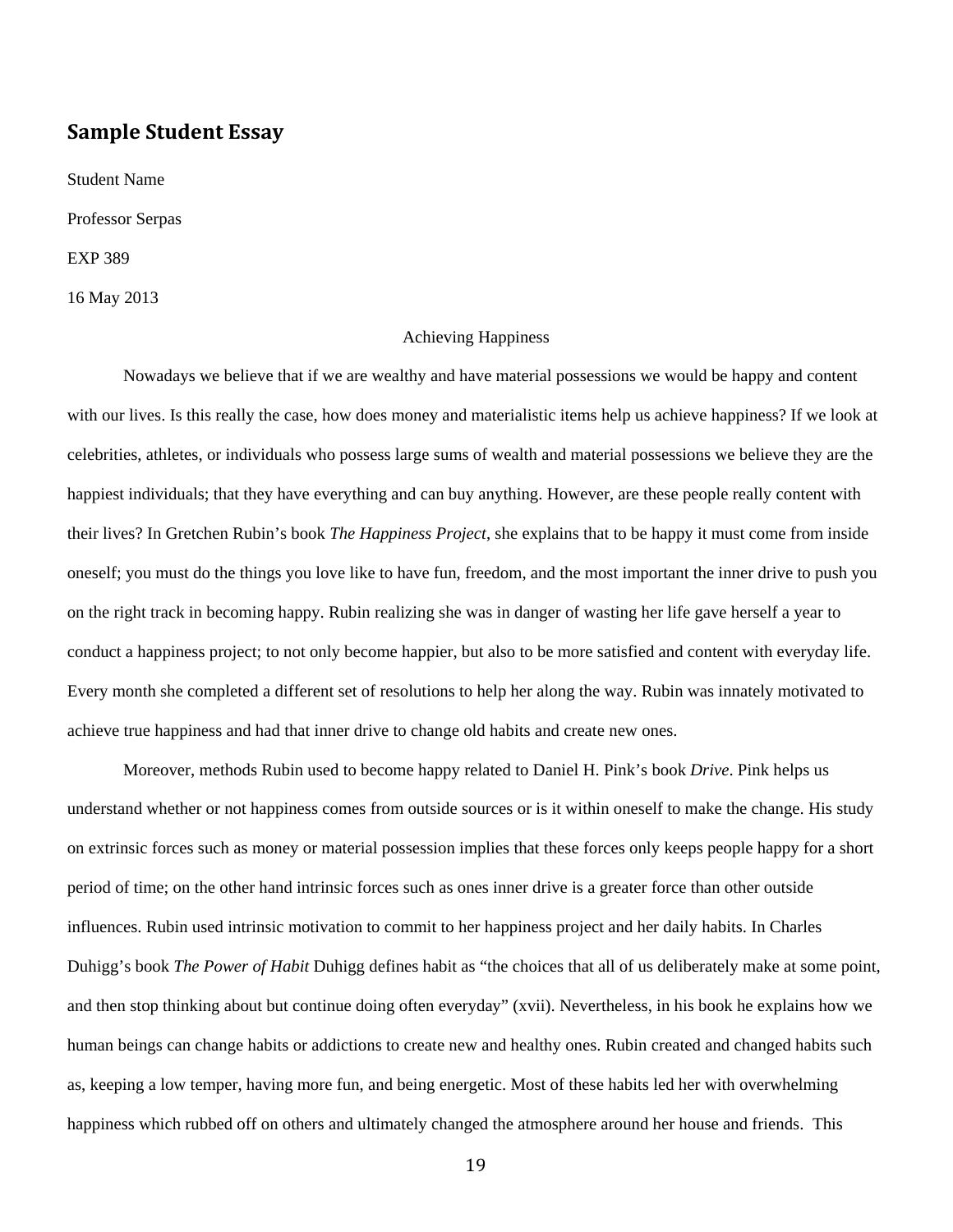emotional contagion relates to Lauren Slater's text *Opening Skinners Box: Great Psychological Experiments of the Twentieth Century*, where she explains an experiment conducted by two scientists John Darley and Bibb Latane to test the reaction of a naïve subject and if that subject attempted to aid themselves or others when something disastrous or out of the ordinary occurred. Rubin's intrinsic motivation based on *Drive*, her creation of her habit loop and changing of habits explained by Duhigg, and social imitation based on Darley and Latane's smoke experiment motivated her to change her lifestyle, and become happier and more content with her life.

Gretchen Rubin was a mother of two beautiful daughters, seven-year old Eliza and one-year old Eleanor. She was married to a handsome man named Jamie who loved her as much as she did. Rubin lived in New York City and was a full time writer; however, one April morning Rubin was sitting on a bus looking through rain spattered windows when realized she was in danger of wasting her life. She did not feel happy; she had everything: a loving husband, a loving family, two beautiful kids, friends, wealth, but did not feel content with her life. Rubin describes "I wasn't depressed and I wasn't having a midlife crisis, but I was suffering from midlife malaise" (2). This midlife malaise was a sense of discontent and feeling of disbelief that she could not do or accomplish anything. As a result of being frustrated and unhappy, Rubin started her own happiness project; every month for one year she set out four to five resolutions she wished to accomplish by the end of each month. These goals led her to intrinsically motivate herself to start a long and dedicated track towards happiness.

As previously mentioned, Rubin was intrinsically motivated to make herself feel happy, but how does Rubin's goal during January reveal important information about motivation? During this month she was dedicated to boost her energy and vitality; moreover, she had five resolutions to accomplish during this month: going to sleep earlier, exercising, organizing her house, tackling a nagging task, and acting more energetic. Of these five resolutions only exercising could be completed by being intrinsically motivated. Pink defines intrinsic motivation as "that enjoymentbased intrinsic motivation, namely how creative a person feels when working on the project, is the strongest and pervasive driver" (21). Rubin was never fond of exercising and was extrinsically forced by her father when she was younger. Rubin says "with extrinsic motivation, people act to win external rewards or avoid external punishments" (22). However, with this exercising goal, she inertly motivated herself to try to exercise every day. She did this to make herself feel better, boost energy, and look better. She also bought a twenty dollar pedometer and attempted to walk 10,000 steps every day; however, it was difficult for her to walk without having some external reward. For example, she mentioned "one of my worst qualities is my insatiable need for credit; I always wanted the gold star, the

20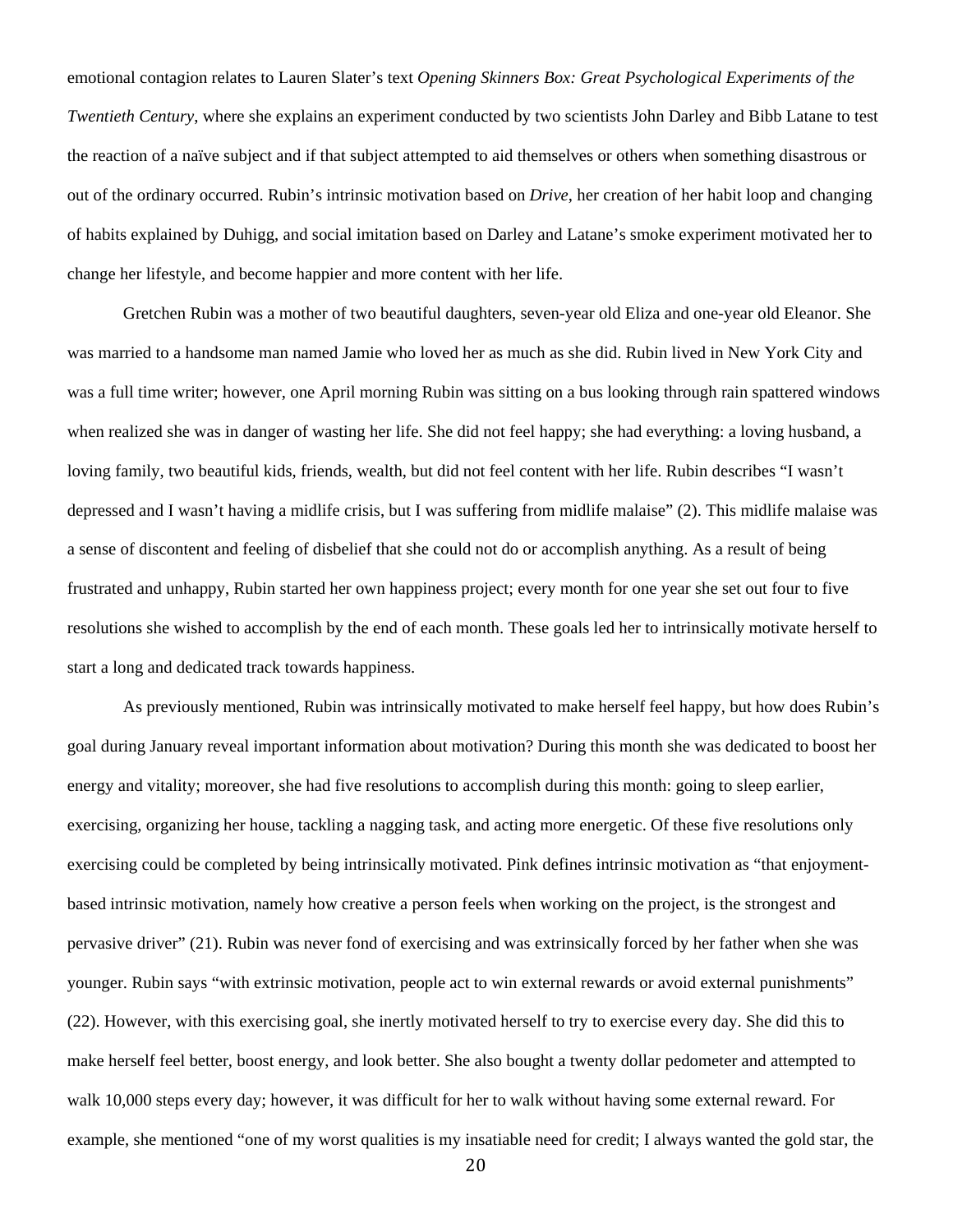recognition" (24). Rubin later combated this by realizing the pedometer was her intrinsic motivation; she wanted to show herself she could hit 10,000 steps. Moreover, Rubin soon realized that she was her own gold star. At the end of January, Rubin was off to a promising start; she had been intrinsically motivated to become happier and rewarded herself with a check mark on her resolution chart. This made it easier for her to be motivated and stick with her happiness project.

However, intrinsic motivation was not enough, because Rubin struggled to maintain that motivation whenever her temper rose. This appalling habit had become so common for her that she was beginning to grow tired of it. Nonetheless, this is where the habit loop comes into play. Duhigg defines the habit loop as "a loop which consists of the cue, routine, reward; cue, routine, reward becomes more and more automatic" (19). The cue is the trigger that tells our brain to go into instinctive mode and which habits to use" (19). Secondly, the routine is the action or habit itself, it can be done mentally, emotionally, or physically (Duhigg 19). Lastly the reward is the pleasure and satisfaction in executing a habit. Once when Rubin was changing Eleanor's diaper, Eliza was complaining that she had not eaten her breakfast. As a result, this made Rubin lash out and said in a menacing tone *Wait a minute* (Rubin 95). In this scenario, Rubin's cue or trigger that made her temper rise was Eliza complaining that she had not eaten. Her routine was lashing out at Eliza telling her to wait and lastly her reward was silence and Eliza listening to her.

Moreover, Rubin wanted to change this awful habit and keep a cool head whenever her husband or kids complained. Keeping a cool head would help her become much happier and allow her to lighten up. During the month of April, one of her resolutions was to sing in the morning. This was where instead of lashing out on her kids or husband as she used to, she would try to sing their mistakes or complaints to make them laugh and listen. This took extreme discipline for Rubin, because her quick temper had become a habit which was difficult to change. However, she was still determined to alter her hot tempered habit. According to Duhigg, "the only way habit change is achievable is if you use the same cue, provide the same reward, but modify the routine to successfully change the habit" (62); Duhigg classifies this as the golden rule of habit change and to transform any habit it must be implemented. Rubin describes "One morning Eliza whined 'why do I have to go to class today? I don't want to go to tae kwon do,' I wanted to snap back, 'you always say you don't want to go, but then you have fun,' or 'I don't like to hear all this grumbling.' instead, even though it wasn't easy, I sang out 'I don't want to go tae kwon do', making her listen in a happy manner" (96). Rubin's routine before her habit change was lashing out at her kids; however, in this scenario she replaced her hot temper by singing Eliza's complaints. This habit change kept the same cue which was

21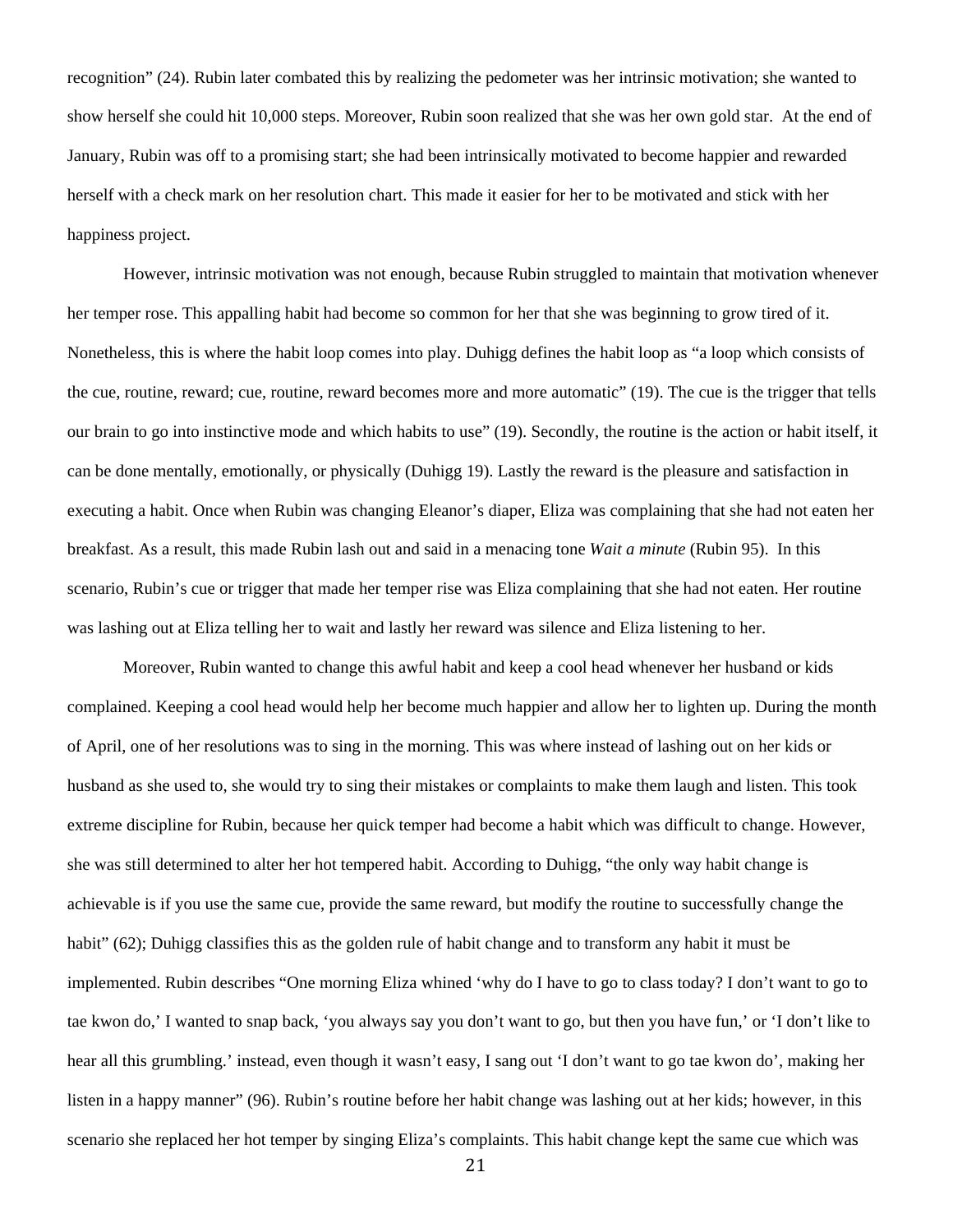Eliza's complaining and the same reward which was silence or getting the job done; however, the singing did not affect anyone's feelings and the problem was dealt in a happier manner. Furthermore, this type of mentality in dealing with kids or spouses increases happiness and helps marital and child relations. Also Rubin's habit change allowed her to not only deal with problems in a positive way, but to spread happiness in an easy, but effective manner. Lastly, this shows that anyone can change a habit simply by applying the golden rule of habit change.

 Nonetheless, there were other habit changes Rubin went through during the course of the year. These changes made her ultimately happier and more kind. Another one of these habits Rubin suffered from was gossiping. During the month of June, one of Rubin's resolutions was to end gossiping all together. To obtain long term happiness, you must give up something that brings short term happiness; such as gossiping (Rubin 155). This short term happiness from gossiping is increasingly fun for social functions; however, it is not a nice thing to do and whenever we say critical things about other people the spontaneous trait transference occurs. The spontaneous trait transference is a psychological phenomenon where people unintentionally transfer traits to the people who ascribe them (Rubin 156). For instance, if I was to tell Josh that Bill is ignorant; Josh would believe I was equally ignorant. As a result Rubin wished to stop. Her cue which lured her to gossip was an urge or juicy story, the routine was excessively talking about someone in a meaningful manner; also known as gossiping, and lastly the reward was socially bonding with others.

Rubin's habit change was difficult: for one she did not realize how much she loved gossiping until she attempted to stop. Moreover, her cue was still the urge or juicy story; however, her new routine was either walking away or telling gossipers to stop. This allowed her reward to stay the same, because she still socially bonded with others who disagreed with gossiping. Rubin shared "I was at a meeting when someone mentioned of mutual acquaintances, 'I heard that their marriage was in trouble.' 'I hadn't heard that,' someone replied. *So fill us in* was the implication of her tone. 'Oh I don't think that's true,' I said dismissively. *Let's not talk about that was the implication of my tone*" (155). Moreover, intervening the gossiping revealed to listeners the harmful effects of slandering and that Rubin was against it. Rubin's difficult habit not only allowed her to become happy, but it also showed that people can change who they are. Nevertheless, this made Rubin even happier, because she knew she was making a difference and that she felt more content with life than before she started her happiness project.

"We are driven by imitation; we want to be like other people, but never ourselves" (Slater 105). Why is that? Well imitating successful individuals not only makes us feel happier, but it also gives us the chance to look up to someone else and imitate them. This gives us a sense of contentment. Two scientists John Darley and Bibb Latane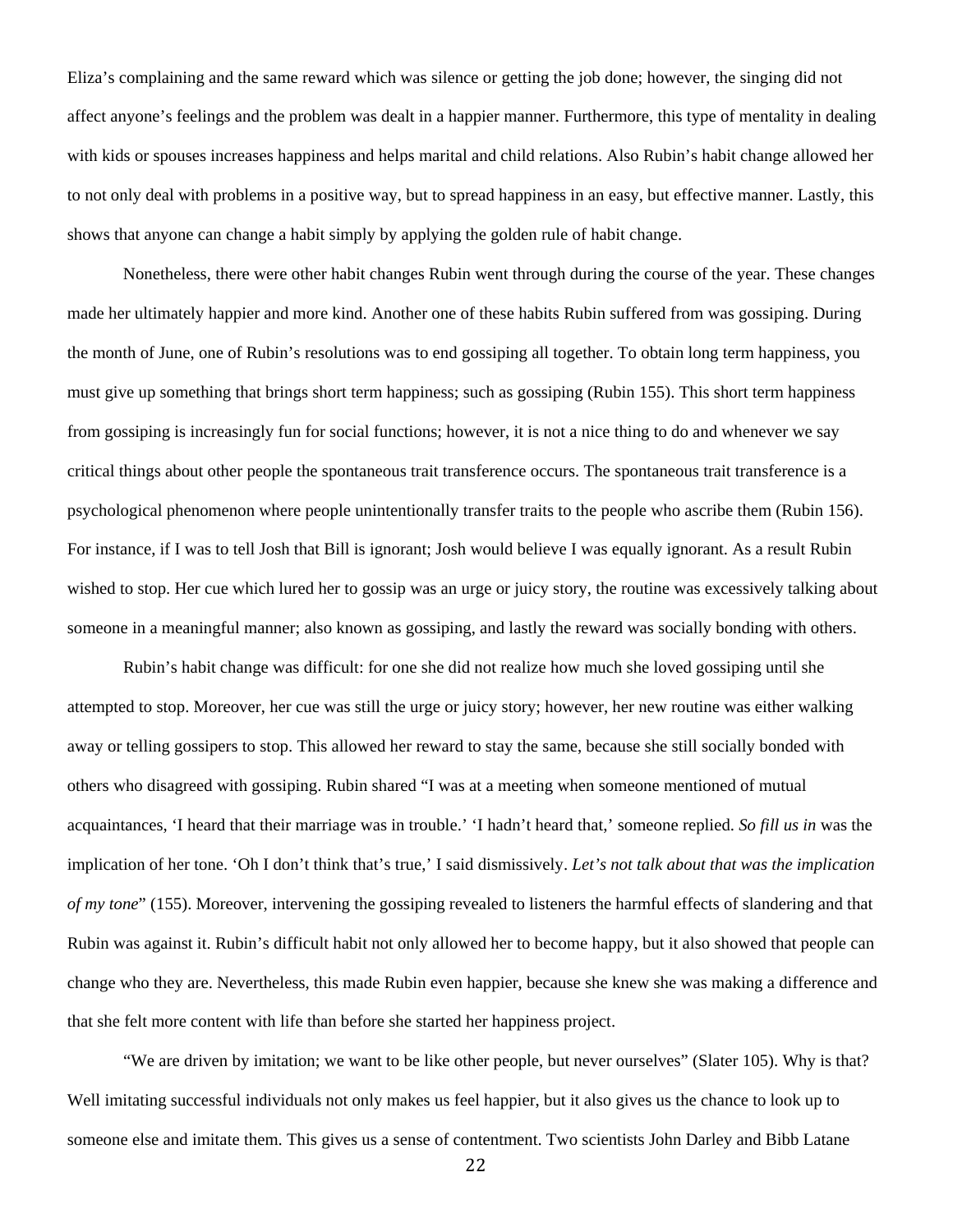conducted an experiment to test whether or not human beings are driven by social imitation. They brought in three college students; two as actors and one as a naïve subject and told them to fill out a questionnaire on college life. A few minutes into the experiment, nonhazardous smoke began to flow out from vents and captivate the room. The two actors continued to fill out the form, but the naïve subject was more interested in the heavy smoke pouring out like cream. Slater describes "The confederates were instructed to keep filling out their forms, to display no fear. They did. [...] The smoke was an irritant and caused one to cough. Each time, the naïve subject looked alarmed, looked at the smoke going from wisp to waft, looked at the calm confederates, and then, clearly confused, went back to filling out the questionnaire"(104). In other words, the naïve subject was driven by imitation; he followed the confederates lead and did nothing about the smoke. This experiment shows that we are driven by social imitation; copying other people to please ourselves and to feel comfortable rather than feeling out of place.

However, by what method can this be related to happiness? Rubin described a phenomenon called "emotional contagion where one can unconsciously catch emotions from other people--whether good moods or bad ones" (127). Thus, social imitation and emotional contagion are the same; For example, we all have that friend that has a "contagious laughter". Why do you think that is? Well, because of that friend's continuous laughter, everyone else in the group may start to inexplicably feel the same way, sometimes without even realizing what is causing their reaction. Moreover, one of Rubin's resolutions during May was to take time to be silly. Even though controlling her temper by singing complaints had done her wonders, Rubin wanted a happy atmosphere around her home. She did this by being happy around the house. Studies show the happier we are, the more physically attractive, kind, and caring we look to others. Not to mention, being happy around a group of friends will also make them happy as well. One day while putting groceries away, Rubin used two clementine's to make goggle eyes at her daughters; not only making her laugh, but her whole family as well. Since, Eleanor and Eliza saw their mother laughing at her own joke, they joined in. As a result, this made her family happier and act more enjoyable. This was exactly how the naïve subject reacted when he saw the confederates ignoring the smoke; he imitated them.

Moreover, another example of social imitation during Rubin's year of her happiness project was during June. This month was dedicated in making time for friends. One of her resolutions during this month was to make three new friends. Studies show that the more friends and the more socially involved we are the longer we live and the happier our life tends to be. Social imitation plays a huge role in making friends, because one: we human beings will tend to make friends with people who think like us. In other words, we are attracted to people who manage to act and think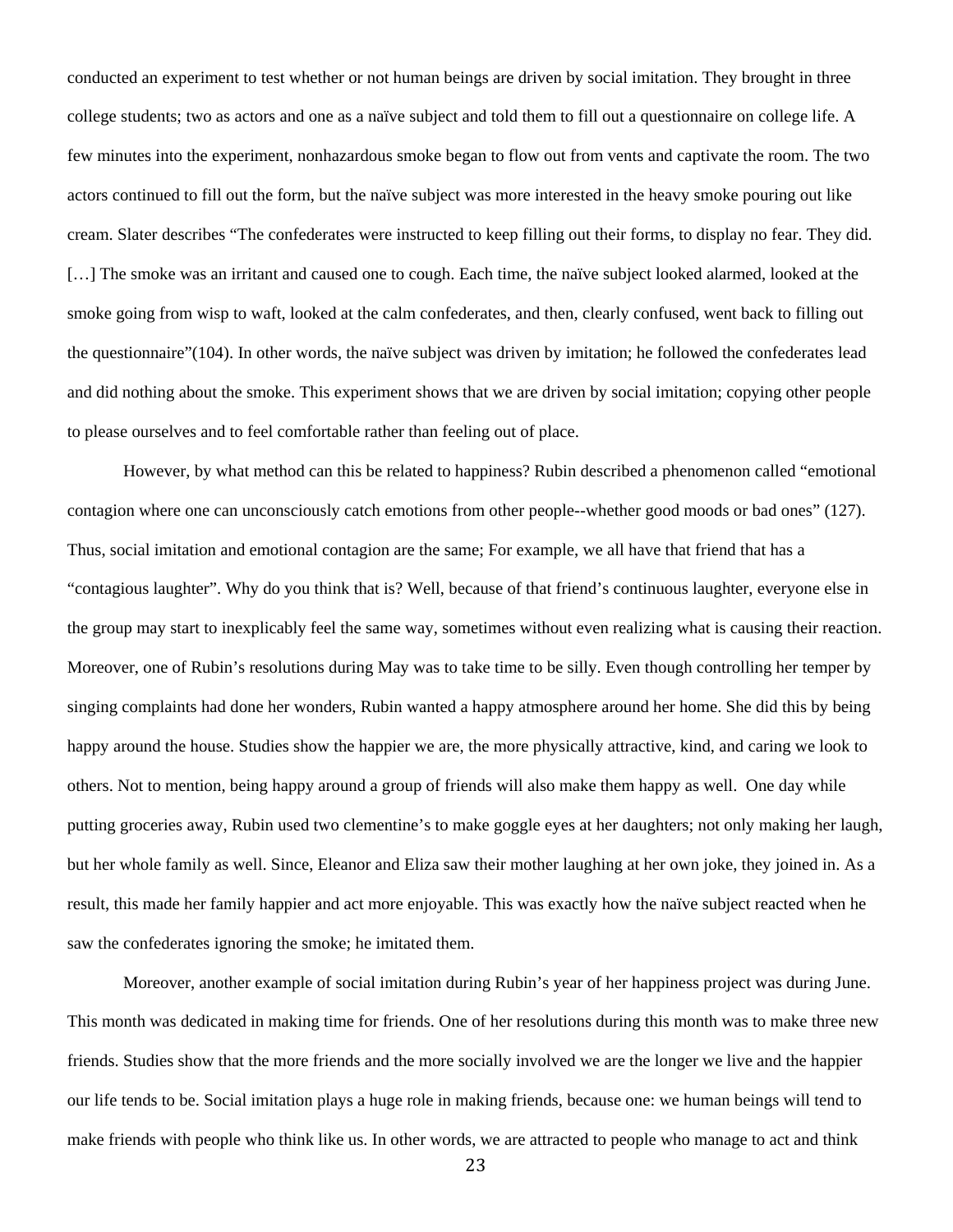like us. Moreover, this type of social imitation is classified as self-imitation; we all acquire this trait which helps us to pick out long and short term relationships. One of her goals within this resolution was to smile more frequently, because the more we smile, the happier the individual we are talking to gets. This can make not only the individual we are talking to happy, but ourselves as well.

In conclusion, happiness does not come just from money or material possession as Rubin discovered; however, it comes from the intrinsic motivation and the belief that we can create and change habits. Mario Novak once said "Mind is everything. Every thought you create manifests itself in real world; if you didn't achieve something you strive for – you simply didn't believe in it enough". In other words, we must believe in ourselves to achieve the greatest feats. Rubin believed in herself; she motivated herself to keep striving and keep going no matter how hard it got. She intrinsically motivated herself, created and altered habits, and spread happiness by social imitation to become happier in her everyday life. To this day Gretchen Rubin continues to strive and struggle to tackle all the habits and resolutions she practiced throughout that one year; so she can continue to be happy and content with her lifestyle.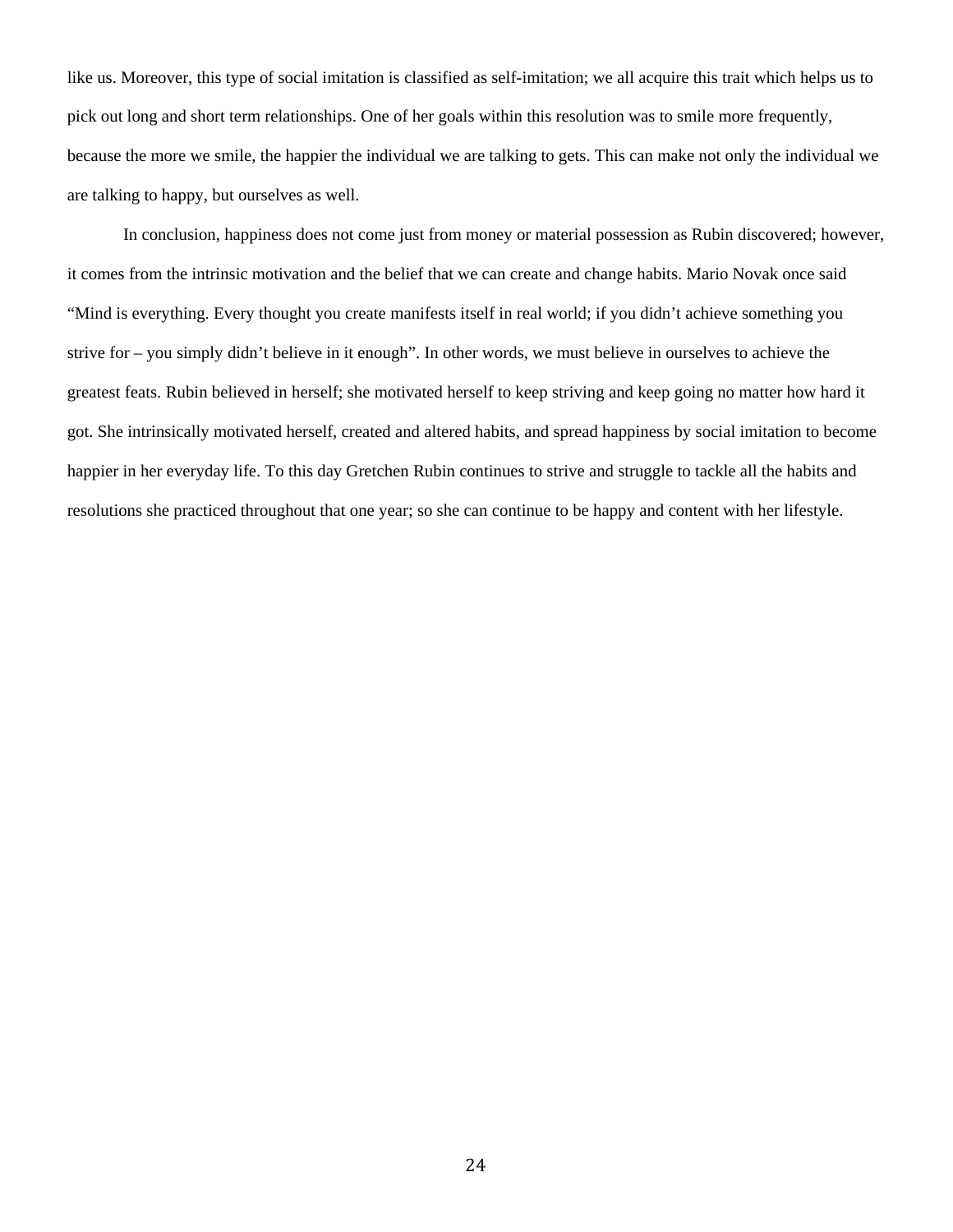In their final in‐class essay for the semester, students choose 3‐4 of the habits of mind from *The Framework for Postsecondary Success* and discuss how they have developed this habit over the course of the semester. The following excerpts from some student essays discuss the book club assignment:

- When I first got in to this class, I was definitely not used to all of the responsibilities that college gave to me. It was my first day in college as well, and I did not know what to expect. In the first few weeks, I would occasionally miss homework because I would not plan out my time very well. I decided, by the third week of school, that, in order to excel in the class, I was going to have to step up my game and become responsible for myself. I started to make an agenda for what work I was going to have for each day. Also, I tried to put other things below my school work on a priority list unless they really were important. Because I did this, my grade in this class went up, and I had a lot less trouble being on top of my readings and essays. Also, in week 8, I switched tables in the class for the upcoming reading group project. I was really nervous about this at first, because I was still pretty shy, and these were people I had never talked to before. After a few days, I realized the group had a lot of trouble with discussions, and sometimes did not understand one another. I decided that I had the responsibility to help this group out by being the discussion leader. I also tried to help one of my group members to understand the reading concepts better, because she had trouble reading in English. Then, we began to read the book, *Freedom Writers Diary*, for our book project. I felt that it was my job to simplify the main ideas in the book so that we could discuss them. I feel that because of this, our group had much better understanding of the text, and, in turn, wrote a stronger essay. This class has made me more responsible for myself, as well as making me a good leader to my friends in the class.
- In the last essay we did we had to pick groups and read a memoir. My group depended on each other to be successful. We were all responsible in reading the pages we had to read and doing of specific jobs we were assigned that day. Daniel H. Pink would have said that we had the autonomy to do well. If I didn't do the readings or the homework not only would have let my group down, I would have felt that I didn't do my own part. This class made me even more responsible that I was before because I was able to change my bad habits and I mange my time more efficiently.
- Another example is when we chose our own groups for the memoir, we each had a role to do and if we didn't do that, we would let others down because we didn't give them the information needed for that chapter. It was sort of a challenge to read each night and present our homework the next day but I didn't let anything get me from doing it because I couldn't let my team down. Responsibility reminds me of autonomy because we are responsible for our own actions, we direct and choose whether we decide to act responsible.
- And when we had our first group discussions with our memoir groups in class and no one seemed to participate in so I was the first one to discuss how I felt about the book and what my main thoughts were. I was able to take role and lead the group into a discussion about the book. In class I learned to apply the role of leader and take responsibility from my high school experience into group discussions we had in this class. I am still learning how to fully reach this habit because sometimes I am the one who doesn't participate but I feel that with writing one and writing two, I will be able to achieve this habit.

#### **Students' General Reflections on Autonomy in the Class**

- Being an adult, when given the course outline and syllabus for daily homework and activities in this course, I was expected but not forced to take an active role in my own participation in the class by staying on top of the assigned readings and homework assignments in order to further prepare me to engage with my peers in daily group assignments and discussions in order to write the required essays of us. Even though keeping up with all the daily reading and homework was challenging, it was ultimately my grade on the line and, therefore, it was of my free will and choice and nobody else's to put in whatever effort and work I felt necessary in order for me to receive the grade I ultimately thought I deserved.
- After leaving high school two years early, it was demanding for me to become more responsible for my actions. I was allowed more autonomy, than I was experienced to. Being forced to become more responsible for my actions and managing time more wisely was extremely difficult for me. However, when taking EXP 389, I was responsible for managing time. I had to work on my essay every night attempting to make a